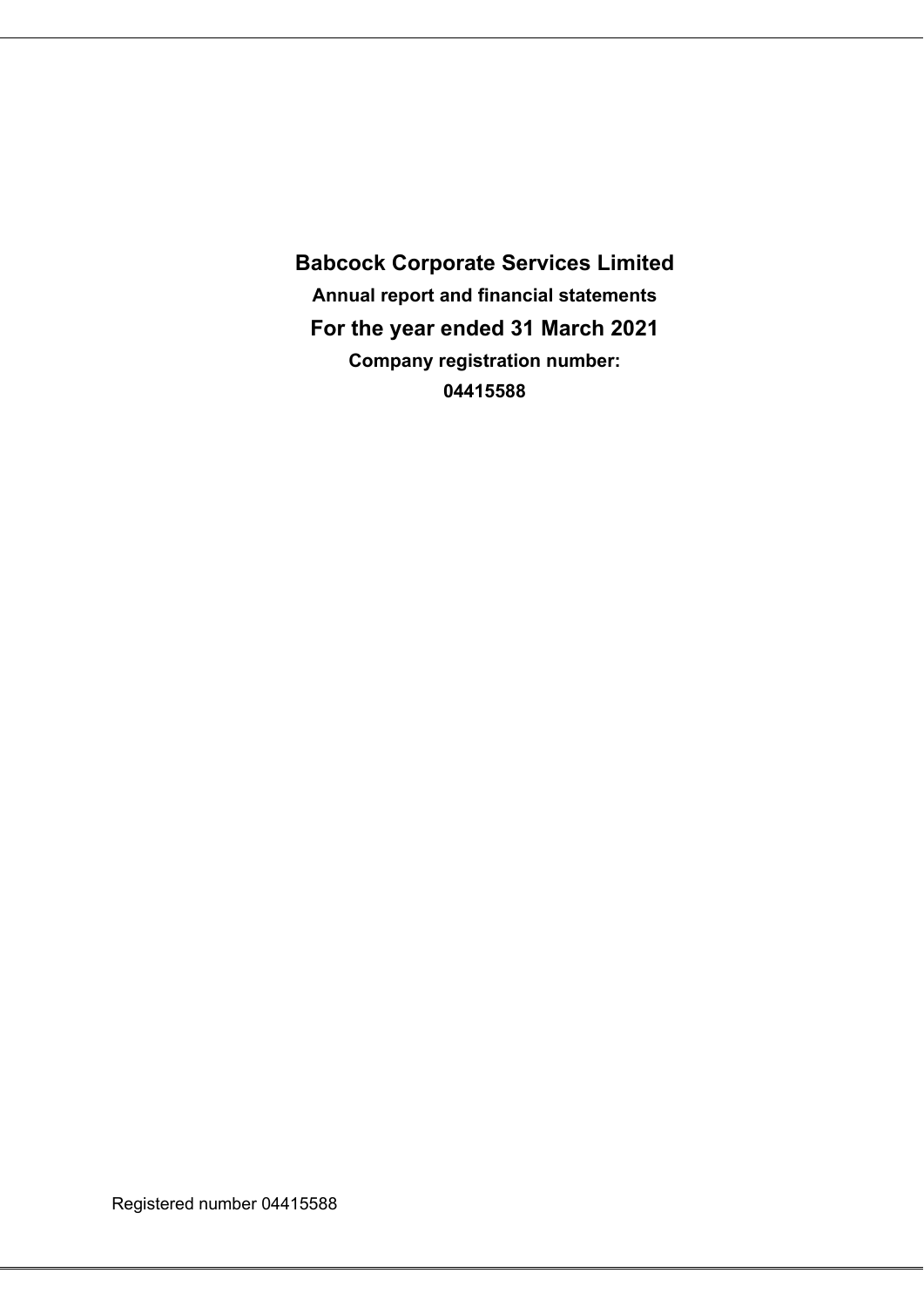# **Directors and advisors**

I Urquhart S Parker I Connell

## **Company Secretary**

Babcock Corporate Secretaries Limited

### **Registered Office**

33 Wigmore Street London W1U 1QX

### **Independent Auditors**

PricewaterhouseCoopers LLP Chartered Accountants and Statutory Auditors Savannah House 3 Ocean Way Ocean Village Southampton SO14 3TJ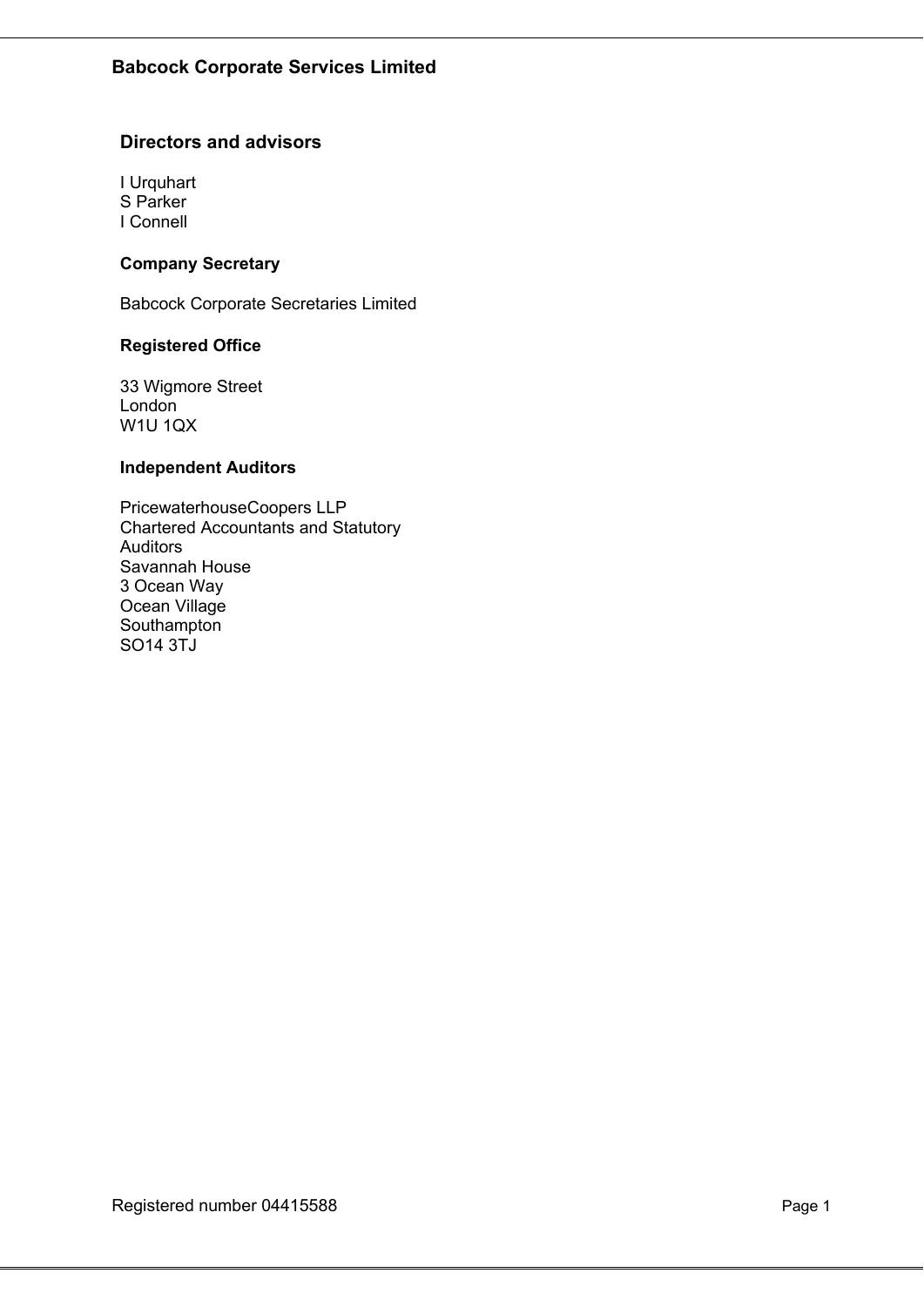## **Strategic report**

The directors present their Strategic report on the Company for the year ended 31 March 2021.

### **Principal activities**

The principal activity of the Company is to provide IT and related services to fellow subsidiaries.

#### **Review of the business**

|                                      | 2021    | 2020   |
|--------------------------------------|---------|--------|
|                                      | £000    | £000   |
| Revenue                              | 88,304  | 82,241 |
| (Loss)/Profit for the financial year | (3,288) | 1,804  |

During the year, the Company's core business activities continued to perform in line with expectations. Despite the increase in revenue, an operating loss has been made due to a £9,962k impairment of intangible assets in the year.

### **Financial Position**

The company is in a net asset position of £199.7m (2020: £203.0m).

#### **Principal risks and uncertainties**

The management of the business and the execution of the Company's strategy are subject to a number of risks and uncertainties. These are managed through the operational review process supplemented at Group level by independent challenge and review by the Group Risk Manager and the Audit and Risk Committee.

The impact of COVID-19 has been minimal on the company given the nature of the services provided by the Company to the Group and employees have been able to work remotely and continue to support the group's IT functions to an equivalent level.

Further discussion of these risks and uncertainties, in the context of the Group as a whole and including the expected impact of COVID-19, is provided on pages 84 to 95 of the annual report of Babcock International Group PLC, which does not form part of this report.

#### **Future developments**

There are no plans to alter significantly the business of the Company. Future growth is expected to be in line with that of the Babcock group as a whole.

#### **Key performance indicators**

The Company's activities are managed on a divisional basis. For this reason, the Company's directors believe that analysis using key performance indicators for the Company is not necessary or appropriate for an understanding of the development, performance or position of the Company.

### **S.172(1) statement and stakeholder engagement**

The Directors have acted in a way that they consider, in good faith, to be most likely to promote the long-term success of the Company for the benefit of the Shareholders as a whole while having regard for all stakeholders. Stakeholder engagement is managed in accordance with Group policies and procedures which are discussed on pages 58, 59, 79 and 114 to 116 of the annual report of Babcock International Group PLC, which does not form part of this report.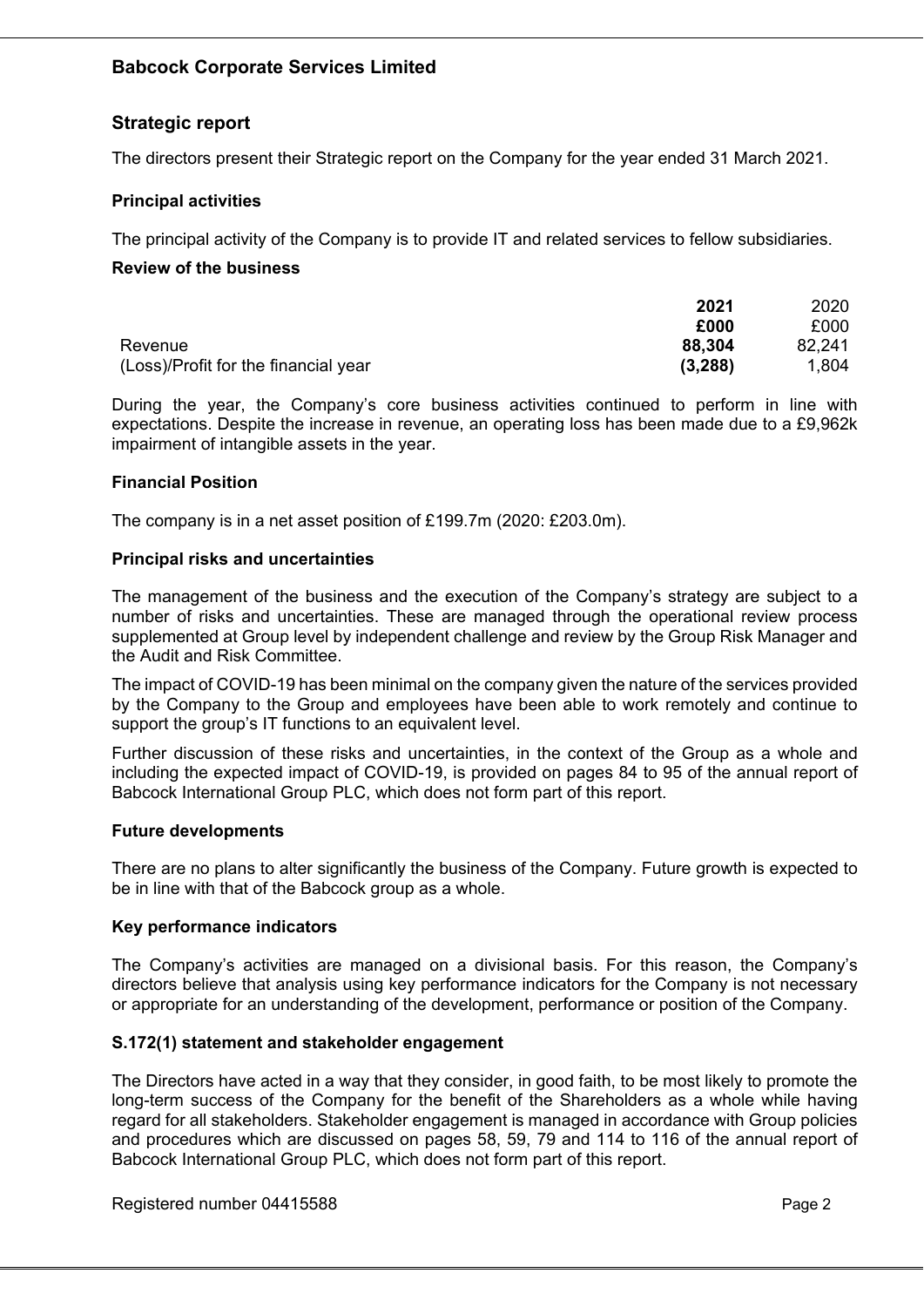# **Strategic report** *(continued)*

On behalf of the Board

 $\widetilde{\phantom{a}}$ 

I Urquhart **Director**  25 November 2021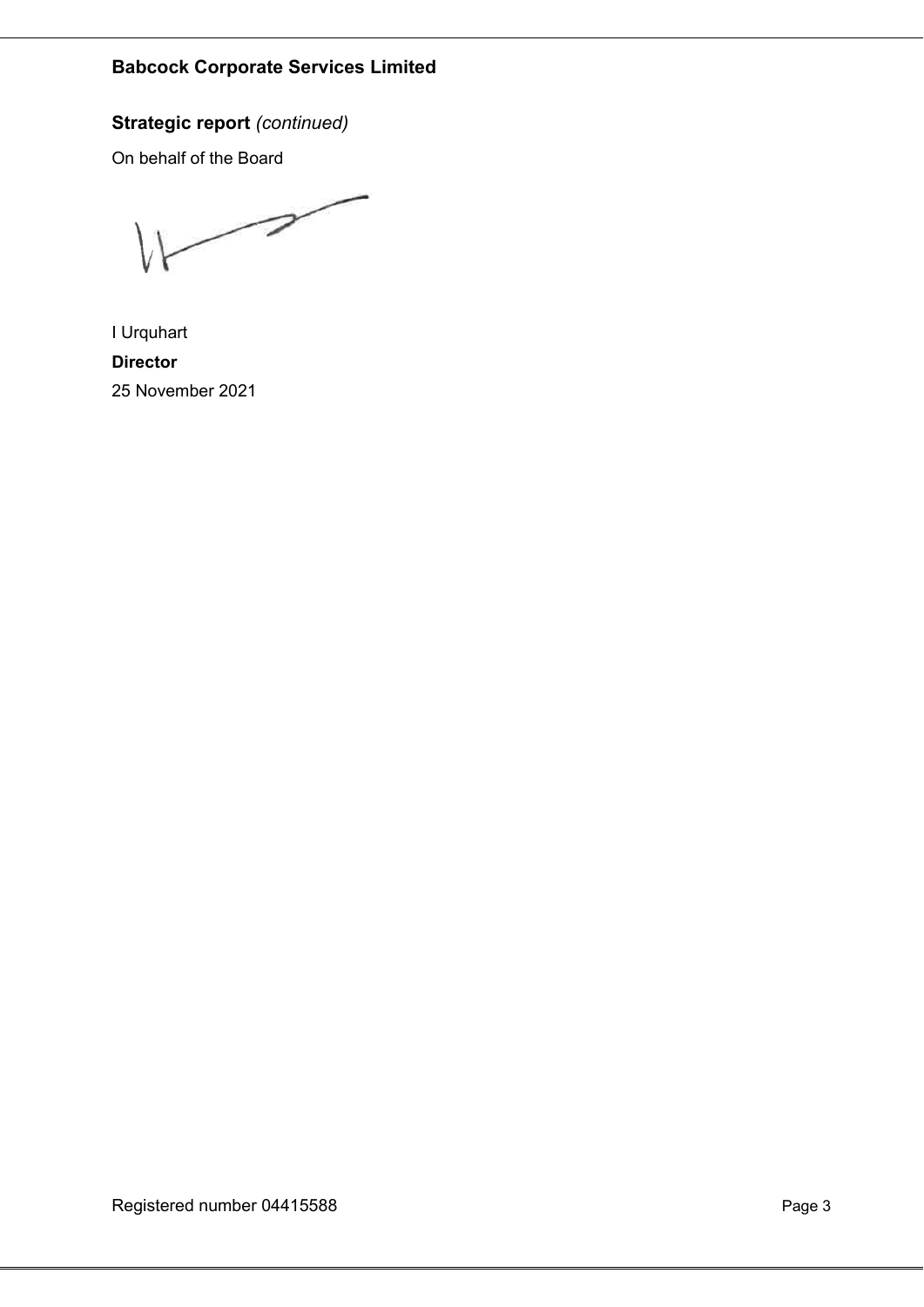### **Directors' report**

The directors present their report and the audited financial statements of the Company for the year ended 31 March 2021.

#### **Dividends**

No dividend was paid during the year (2020: £nil). No final dividends are recommended.

#### **Future developments**

Information on the future developments of the Company can be found in the Strategic report.

#### **Financial risk management**

The Company's operations expose it to a variety of financial risks that include the effects of changes in credit risk, liquidity risk, interest rate risk and price risk. The Company has in place a risk management programme that seeks to limit adverse effects on the financial performance of the Company by monitoring levels of debt finance and the related finance costs.

All treasury transactions are carried out only with prime rated counter-parties. Financial Risk is managed in accordance with Group policies and procedures which are discussed on pages 47 to 49 and Note 2 of the annual report of Babcock International Group PLC, which does not form part of this report.

Given the size of the Company, the directors have not delegated the responsibility of monitoring financial risk management to a sub-committee of the board. The policies set by the board of directors of Babcock International Group PLC are implemented by the Group and Company's finance departments. The department has a policy and procedures manual that sets out specific guidelines to allow it to manage interest rate risk, credit risk and circumstances where it would be appropriate to use financial instruments to manage these.

#### *Credit risk*

Cash and bank balances are held with banks that have been assigned satisfactory credit ratings by international credit rating agencies.

#### *Liquidity risk*

The Company retains access to pooled cash resources to ensure it has sufficient available funds for operations. The Company also has access to longer term funding from its ultimate parent undertaking if required.

#### *Interest rate cash flow risk*

The Company has both interest-bearing assets and interest-bearing liabilities. The interest-bearing assets earn interest at a floating rate. Interest-bearing liabilities accrue interest at a floating rate. The Company does not use derivative financial instruments to manage interest rate costs and, as such, no hedge accounting is applied.

#### *Price risk*

The Company is exposed to price risk as a result of its operations. This risk is mitigated by specific functions which assess pricing in respect of both selling and procurement activities. The Company has no exposure to equity securities price risks as it holds no listed investments.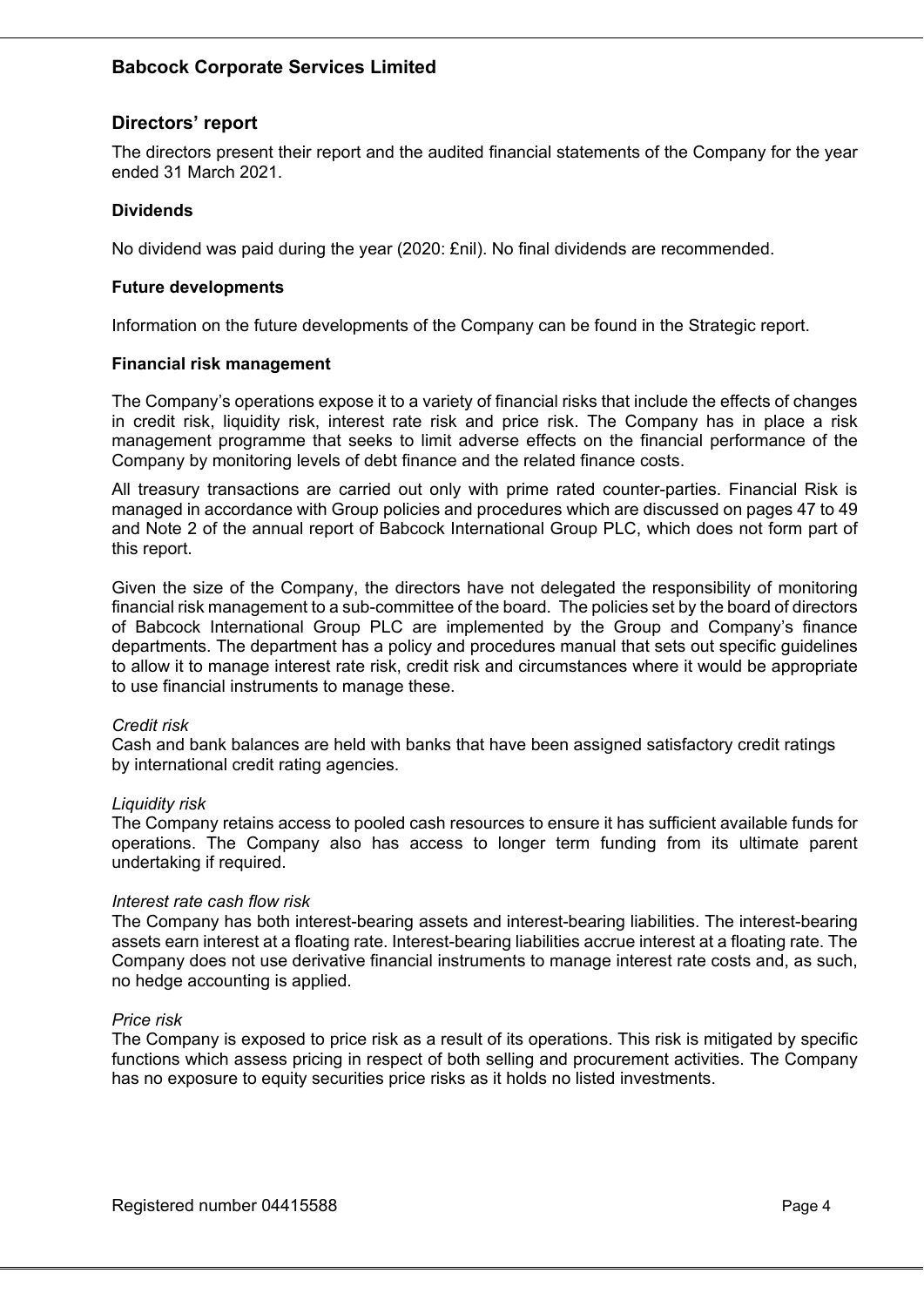# **Directors' report** *(continued)*

### **Directors**

The directors who held office during the year and up to the date of signing (unless indicated otherwise) the Annual Report were as follows:

I Urquhart F Martinelli (resigned 30 November 2020) K Goodman (resigned 31 May 2021) S Parker I Connell

### **Employment of disabled persons**

Applications for employment by disabled persons are always fully considered, bearing in mind the respective aptitudes and abilities of the applicant concerned. In the event of members of staff becoming disabled, every effort is made to ensure that their employment with the Company continues and the appropriate training is arranged. It is the policy of the Company that the training, career development and promotion of a disabled person should, as far as possible, be identical to that of a person who does not suffer from a disability.

#### **Employee involvement**

Consultation with employees or their representatives has continued at all levels, with the aim of ensuring that their views are taken into account when decisions are made that are likely to affect their interests and that all employees are aware of the financial and economic performance of their business units and of the Company as a whole. Communication with all employees continues through the in-house newspaper and newsletters, briefing groups and the distribution of the annual report.

### **Safety policy**

The Company recognises the promotion of health and safety at work as an important objective. It is Company policy to take steps to ensure, as far as reasonably practical, the health, safety and welfare of the employees of the Company.

#### **Research and development**

The Company commits resources to research and development to the extent management considers reasonable for the evolution and development of the business.

### **Environment**

The Company recognises its responsibility to minimise so far as reasonably possible the potential for adverse impacts from its operations. It aims to achieve the highest standards in environmental management and seek accreditation to appropriate standards where appropriate.

The Company has developed and implemented an environmental policy to ensure that the impact of its activities on the environment is limited to the minimum practicable level.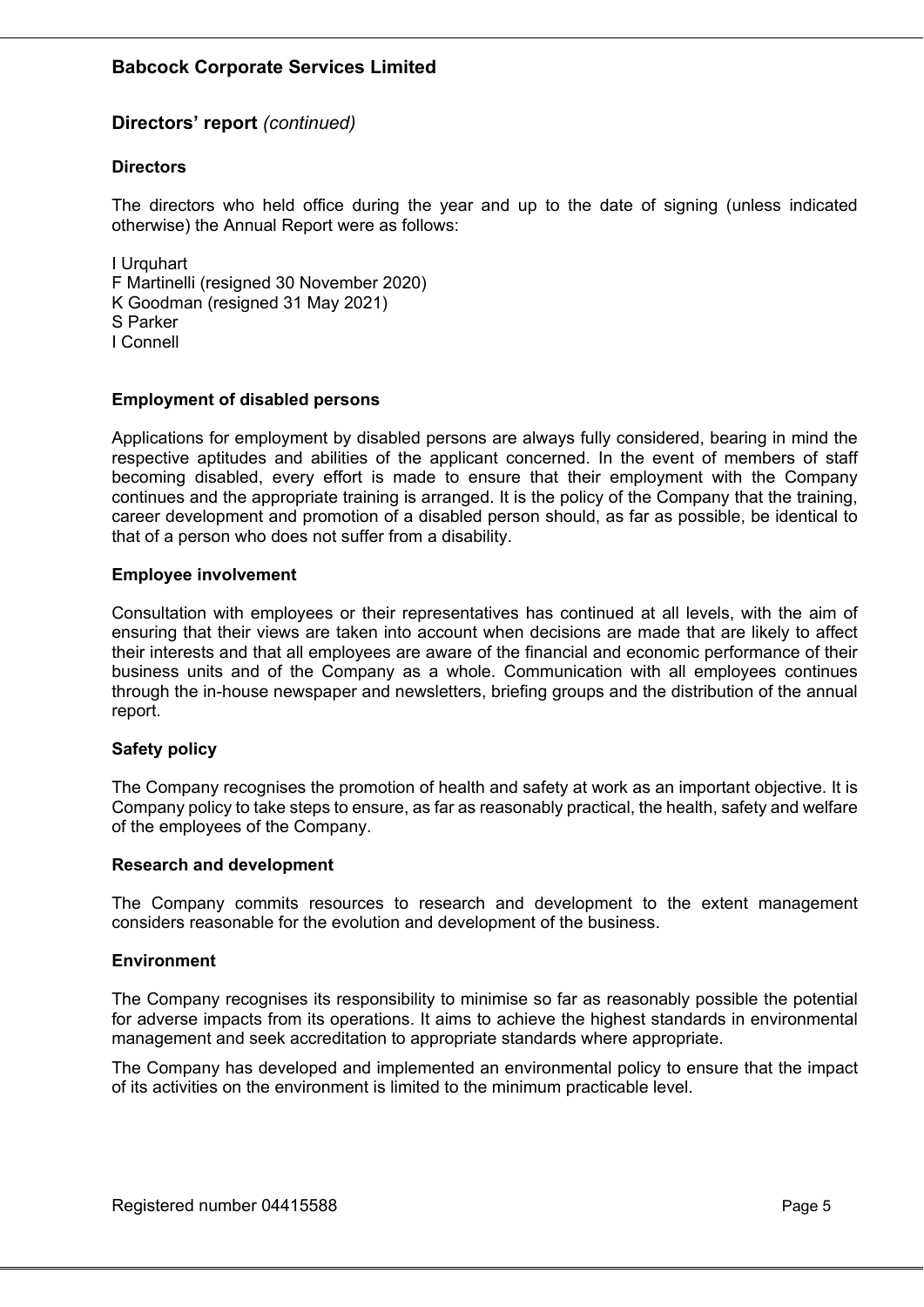# **Directors' report** *(continued)*

#### **Statement of engagement with customers, employees, suppliers and others in a business relationship with the Company**

The Directors have regard to the need to foster the Company's business relationship with customers, employees, suppliers and others, and the effect of that regard, including on principal decisions taken by the Company during the financial year. Please refer to the Company's Section 172(1) statement in the Strategic Report.

#### **Statement of directors' responsibilities in respect of the financial statements**

The directors are responsible for preparing the Annual report and the financial statements in accordance with applicable law and regulation.

Company law requires the directors to prepare financial statements for each financial year. Under that law the directors have prepared the financial statements in accordance with United Kingdom Generally Accepted Accounting Practice (United Kingdom Accounting Standards, comprising FRS 101 "Reduced Disclosure Framework", and applicable law).

Under company law, directors must not approve the financial statements unless they are satisfied that they give a true and fair view of the state of affairs of the company and of the profit or loss of the company for that period. In preparing the financial statements, the directors are required to:

- select suitable accounting policies and then apply them consistently;
- state whether applicable United Kingdom Accounting Standards, comprising FRS 101 have been followed, subject to any material departures disclosed and explained in the financial statements;
- make judgements and accounting estimates that are reasonable and prudent; and
- prepare the financial statements on the going concern basis unless it is inappropriate to presume that the company will continue in business.

The directors are responsible for safeguarding the assets of the company and hence for taking reasonable steps for the prevention and detection of fraud and other irregularities.

The directors are also responsible for keeping adequate accounting records that are sufficient to show and explain the company's transactions and disclose with reasonable accuracy at any time the financial position of the company and enable them to ensure that the financial statements comply with the Companies Act 2006.

#### **Directors' confirmations**

In the case of each director in office at the date the directors' report is approved:

- so far as the director is aware, there is no relevant audit information of which the company's auditors are unaware; and
- they have taken all the steps that they ought to have taken as a director in order to make themselves aware of any relevant audit information and to establish that the company's auditors are aware of that information.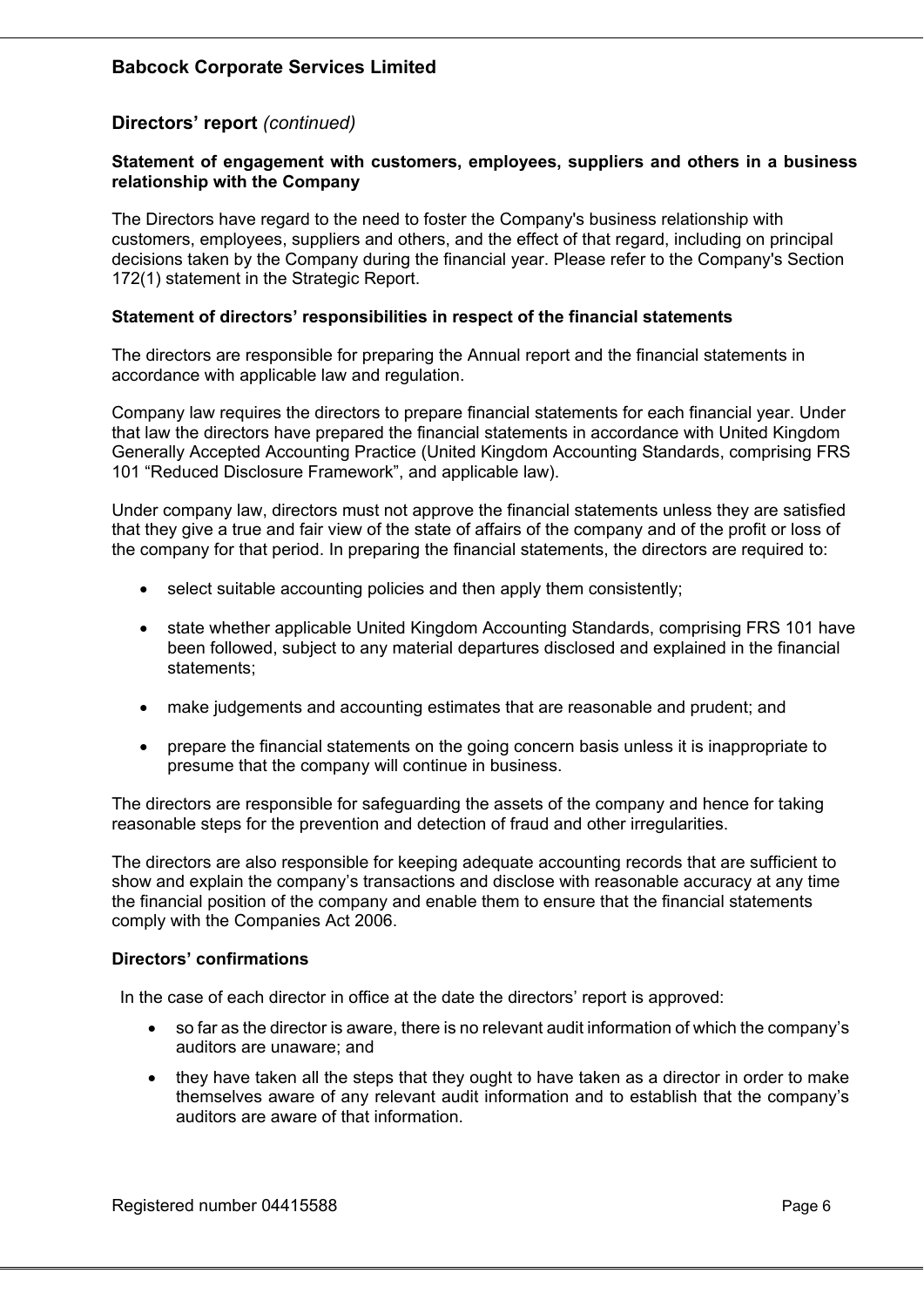# **Directors' report** *(continued)*

### **Qualifying third party indemnity provisions**

Babcock International Group PLC provides protections for directors of companies within the Group against personal financial exposure they may incur in their capacity as such. These include qualifying third party indemnity provisions (as defined by Companies Act 2006) for the benefit of members of Babcock International Group PLC, including, where applicable, in their capacity as a director of the Company and other companies within the Group. These indemnities came into force in 2014 and remain in force.

### **Reappointment of independent auditors**

PricewaterhouseCoopers LLP has now completed its final audit as external auditor. Deloitte LLP has been selected as the Company's external auditor for the financial year ending 31 March 2022 following shareholder approval at the Annual General Meeting of the Ultimate Parent, Babcock International Group PLC.

On behalf of the board

 $\widetilde{\phantom{a}}$ 

I Urquhart **Director**  25 November 2021

Registered number 04415588 Page 7 and the state of the state of the state of the state of the state of the state of the state of the state of the state of the state of the state of the state of the state of the state of th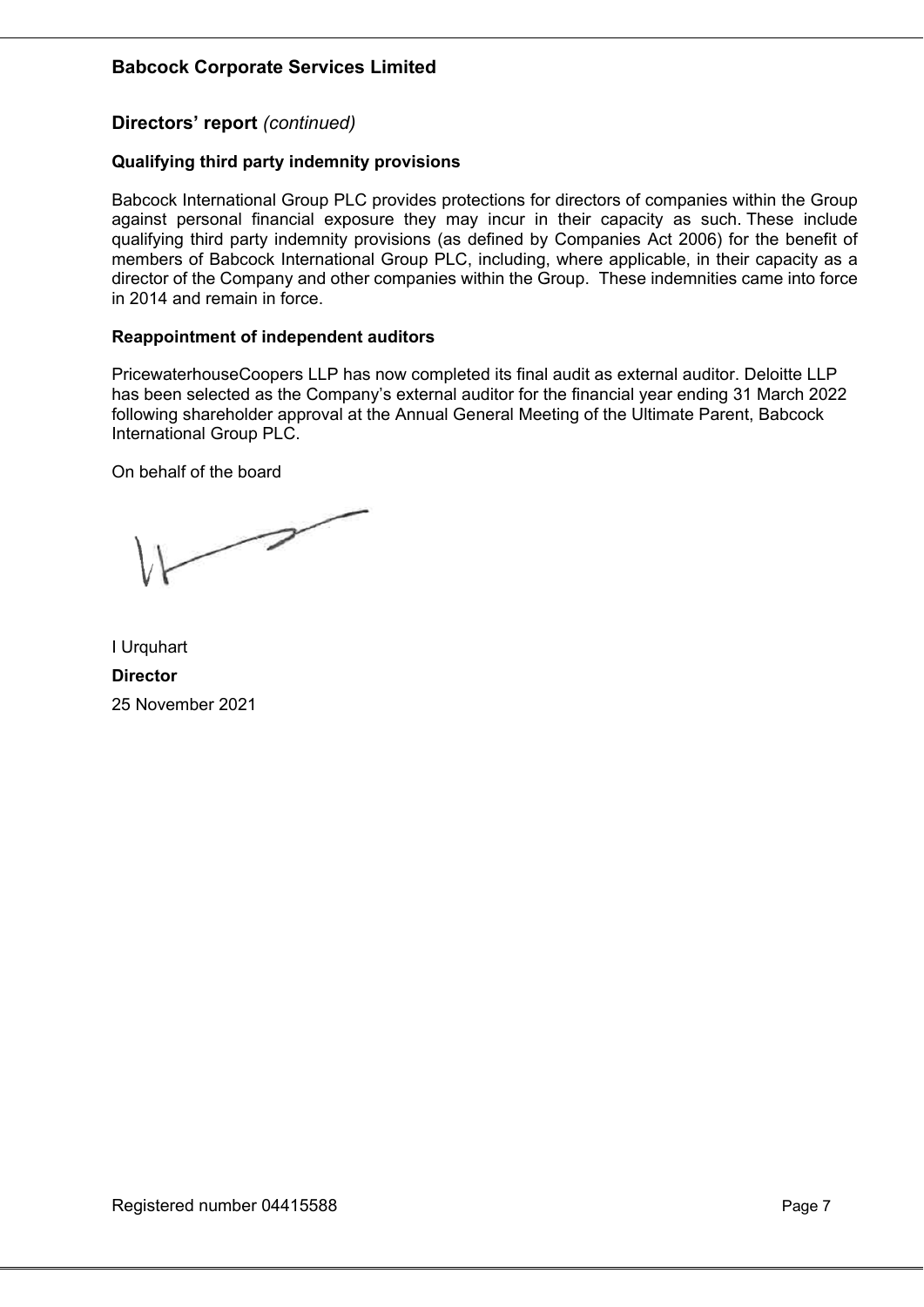# **Independent auditors' report to the members of Babcock Corporate Services Limited**

# **Report on the audit of the financial statements**

# **Opinion**

In our opinion, Babcock Corporate Services Limited's financial statements:

- give a true and fair view of the state of the company's affairs as at 31 March 2021 and of its loss for the year then ended;
- have been properly prepared in accordance with United Kingdom Generally Accepted Accounting Practice (United Kingdom Accounting Standards, comprising FRS 101 "Reduced Disclosure Framework", and applicable law); and
- have been prepared in accordance with the requirements of the Companies Act 2006.

We have audited the financial statements, included within the Annual report and financial statements (the "Annual Report"), which comprise: Statement of financial position as at 31 March 2021; Income statement, Statement of comprehensive income and Statement of changes in equity for the year then ended; and the notes to the financial statements, which include a description of the significant accounting policies.

### **Basis for opinion**

We conducted our audit in accordance with International Standards on Auditing (UK) ("ISAs (UK)") and applicable law. Our responsibilities under ISAs (UK) are further described in the Auditors' responsibilities for the audit of the financial statements section of our report. We believe that the audit evidence we have obtained is sufficient and appropriate to provide a basis for our opinion.

#### *Independence*

We remained independent of the company in accordance with the ethical requirements that are relevant to our audit of the financial statements in the UK, which includes the FRC's Ethical Standard, and we have fulfilled our other ethical responsibilities in accordance with these requirements.

### **Conclusions relating to going concern**

Based on the work we have performed, we have not identified any material uncertainties relating to events or conditions that, individually or collectively, may cast significant doubt on the company's ability to continue as a going concern for a period of at least twelve months from when the financial statements are authorised for issue.

In auditing the financial statements, we have concluded that the directors' use of the going concern basis of accounting in the preparation of the financial statements is appropriate.

However, because not all future events or conditions can be predicted, this conclusion is not a guarantee as to the company's ability to continue as a going concern.

Our responsibilities and the responsibilities of the directors with respect to going concern are described in the relevant sections of this report.

### **Reporting on other information**

The other information comprises all of the information in the Annual Report other than the financial statements and our auditors' report thereon. The directors are responsible for the other information. Our opinion on the financial statements does not cover the other information and, accordingly, we do not express an audit opinion or, except to the extent otherwise explicitly stated in this report, any form of assurance thereon.

Registered number 04415588 Page 8 Page 8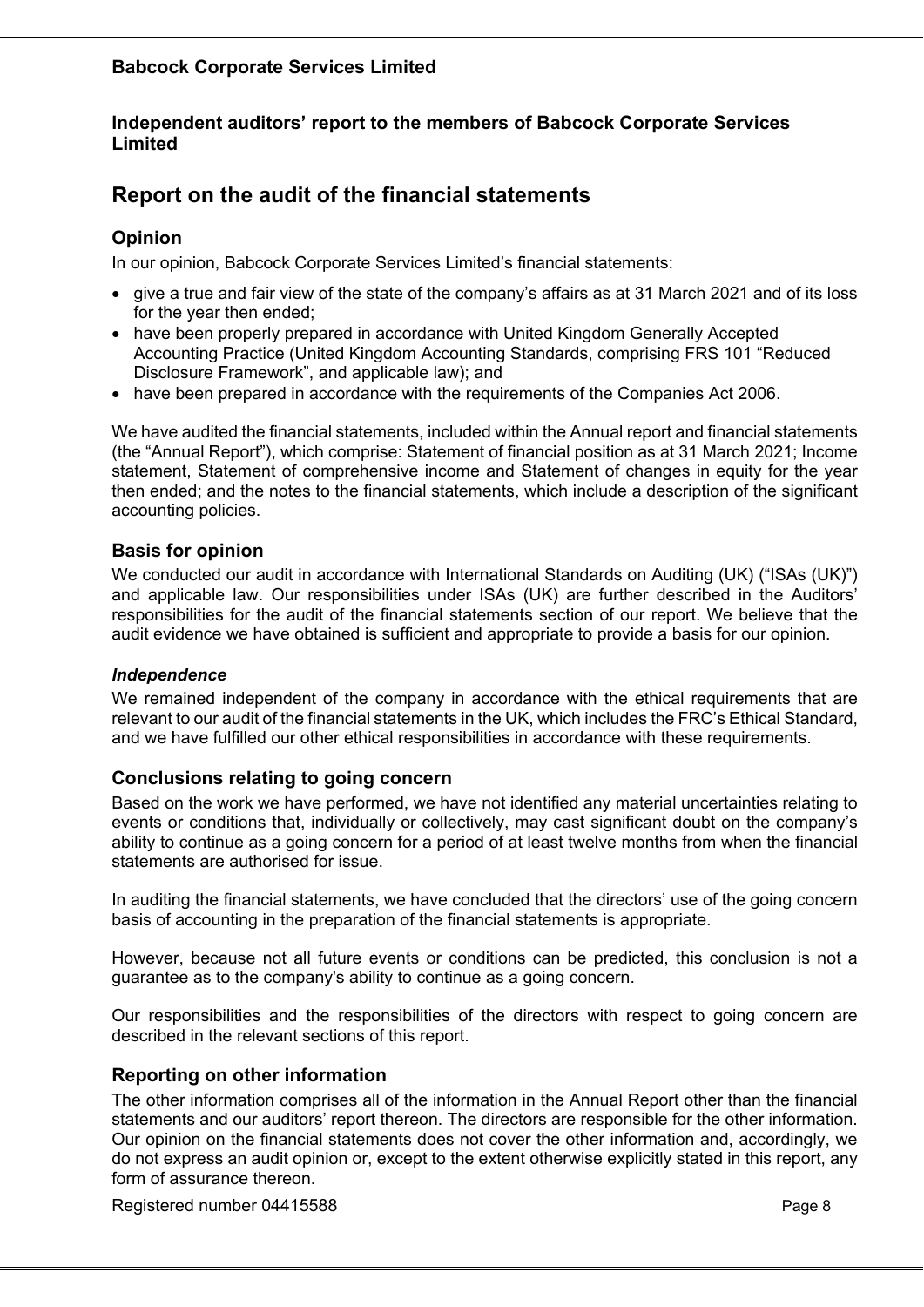# **Independent auditors' report to the members of Babcock Corporate Services Limited (continued)**

In connection with our audit of the financial statements, our responsibility is to read the other information and, in doing so, consider whether the other information is materially inconsistent with the financial statements or our knowledge obtained in the audit, or otherwise appears to be materially misstated. If we identify an apparent material inconsistency or material misstatement, we are required to perform procedures to conclude whether there is a material misstatement of the financial statements or a material misstatement of the other information. If, based on the work we have performed, we conclude that there is a material misstatement of this other information, we are required to report that fact. We have nothing to report based on these responsibilities.

With respect to the Strategic report and Directors' report, we also considered whether the disclosures required by the UK Companies Act 2006 have been included.

Based on our work undertaken in the course of the audit, the Companies Act 2006 requires us also to report certain opinions and matters as described below.

### *Strategic report and Directors' report*

In our opinion, based on the work undertaken in the course of the audit, the information given in the Strategic report and Directors' report for the year ended 31 March 2021 is consistent with the financial statements and has been prepared in accordance with applicable legal requirements.

In light of the knowledge and understanding of the company and its environment obtained in the course of the audit, we did not identify any material misstatements in the Strategic report and Directors' report.

### **Responsibilities for the financial statements and the audit**

#### *Responsibilities of the directors for the financial statements*

As explained more fully in the Statement of directors' responsibilities in respect of the financial statements, the directors are responsible for the preparation of the financial statements in accordance with the applicable framework and for being satisfied that they give a true and fair view. The directors are also responsible for such internal control as they determine is necessary to enable the preparation of financial statements that are free from material misstatement, whether due to fraud or error.

In preparing the financial statements, the directors are responsible for assessing the company's ability to continue as a going concern, disclosing, as applicable, matters related to going concern and using the going concern basis of accounting unless the directors either intend to liquidate the company or to cease operations, or have no realistic alternative but to do so.

#### *Auditors' responsibilities for the audit of the financial statements*

Our objectives are to obtain reasonable assurance about whether the financial statements as a whole are free from material misstatement, whether due to fraud or error, and to issue an auditors' report that includes our opinion. Reasonable assurance is a high level of assurance, but is not a guarantee that an audit conducted in accordance with ISAs (UK) will always detect a material misstatement when it exists. Misstatements can arise from fraud or error and are considered material if, individually or in the aggregate, they could reasonably be expected to influence the economic decisions of users taken on the basis of these financial statements.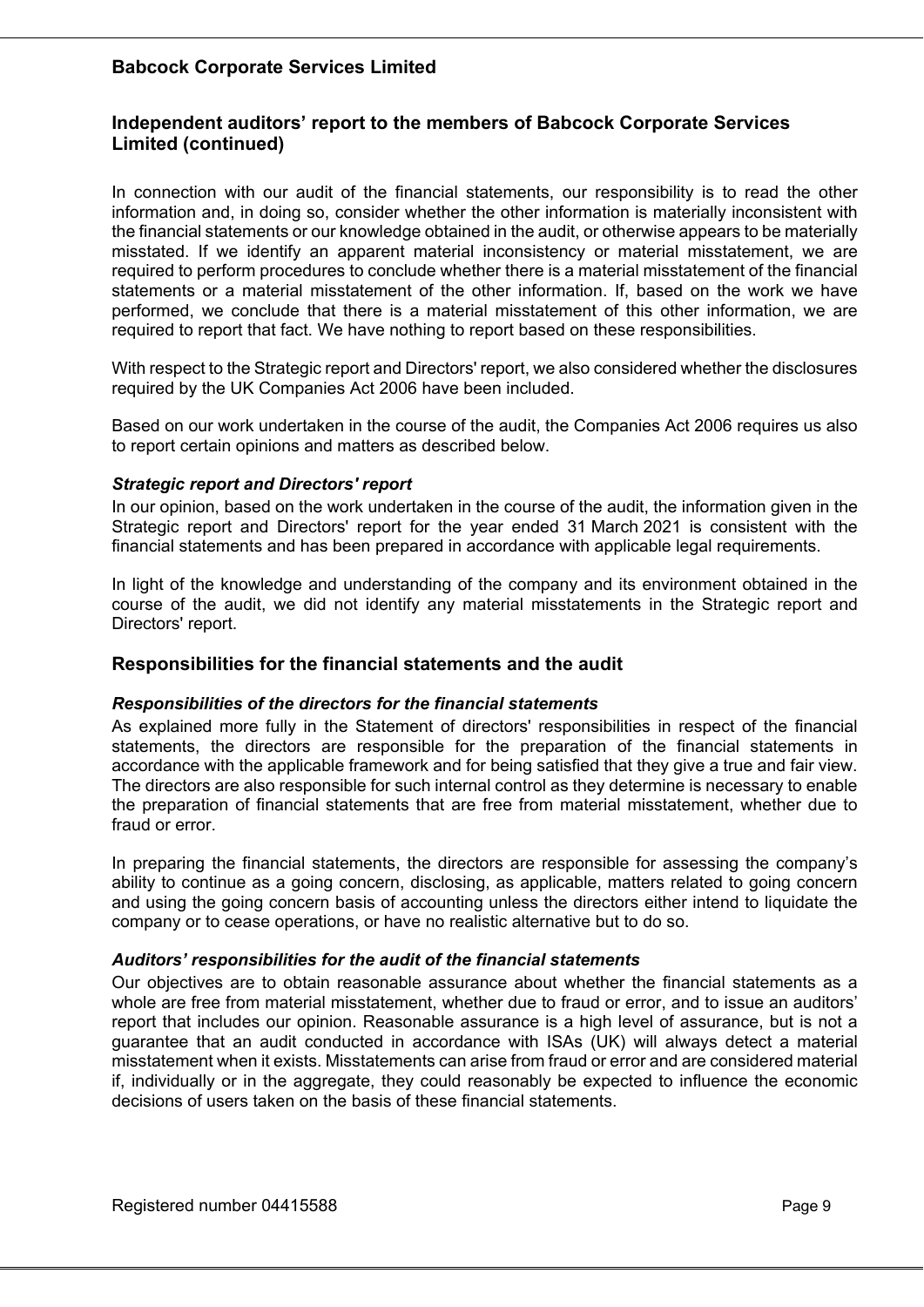## **Independent auditors' report to the members of Babcock Corporate Services Limited (continued)**

Irregularities, including fraud, are instances of non-compliance with laws and regulations. We design procedures in line with our responsibilities, outlined above, to detect material misstatements in respect of irregularities, including fraud. The extent to which our procedures are capable of detecting irregularities, including fraud, is detailed below.

Based on our understanding of the company and industry, we identified that the principal risks of non-compliance with laws and regulations related to employment law and regulation and UK tax legislation, and we considered the extent to which non-compliance might have a material effect on the financial statements. We also considered those laws and regulations that have a direct impact on the financial statements such as the Companies Act 2006. We evaluated management's incentives and opportunities for fraudulent manipulation of the financial statements (including the risk of override of controls), and determined that the principal risks were related to overstatement of profit through the use of journals or management bias in the recognition of accounting estimates, understatement of expenditure and inappropriate capitalisation of expenditure. Audit procedures performed by the engagement team included:

- Discussions with management regarding known or suspected instances of non-compliance with laws and regulations and fraud.
- Challenged assumptions and judgements made by management in the recognition of accounting estimates, particularly in relation to accruals and provisions.
- Identified and tested a sample of journal entries, based on our risk assessment (relating to the potential overstatement of profit). As part of this testing we evaluated whether these entries were indicative of management error, bias or fraud.
- Tested the accuracy and completeness of a sample of year end accrued expenses and searched for unrecorded liabilities and tested a sample of additions to intangible and tangible assets.
- Incorporated elements of unpredictability into the audit procedures performed.
- Agreed the financial statement disclosures to supporting documentation to assess compliance with applicable laws and regulations.

There are inherent limitations in the audit procedures described above. We are less likely to become aware of instances of non-compliance with laws and regulations that are not closely related to events and transactions reflected in the financial statements. Also, the risk of not detecting a material misstatement due to fraud is higher than the risk of not detecting one resulting from error, as fraud may involve deliberate concealment by, for example, forgery or intentional misrepresentations, or through collusion.

A further description of our responsibilities for the audit of the financial statements is located on the FRC's website at: www.frc.org.uk/auditorsresponsibilities. This description forms part of our auditors' report.

### *Use of this report*

This report, including the opinions, has been prepared for and only for the company's members as a body in accordance with Chapter 3 of Part 16 of the Companies Act 2006 and for no other purpose. We do not, in giving these opinions, accept or assume responsibility for any other purpose or to any other person to whom this report is shown or into whose hands it may come save where expressly agreed by our prior consent in writing.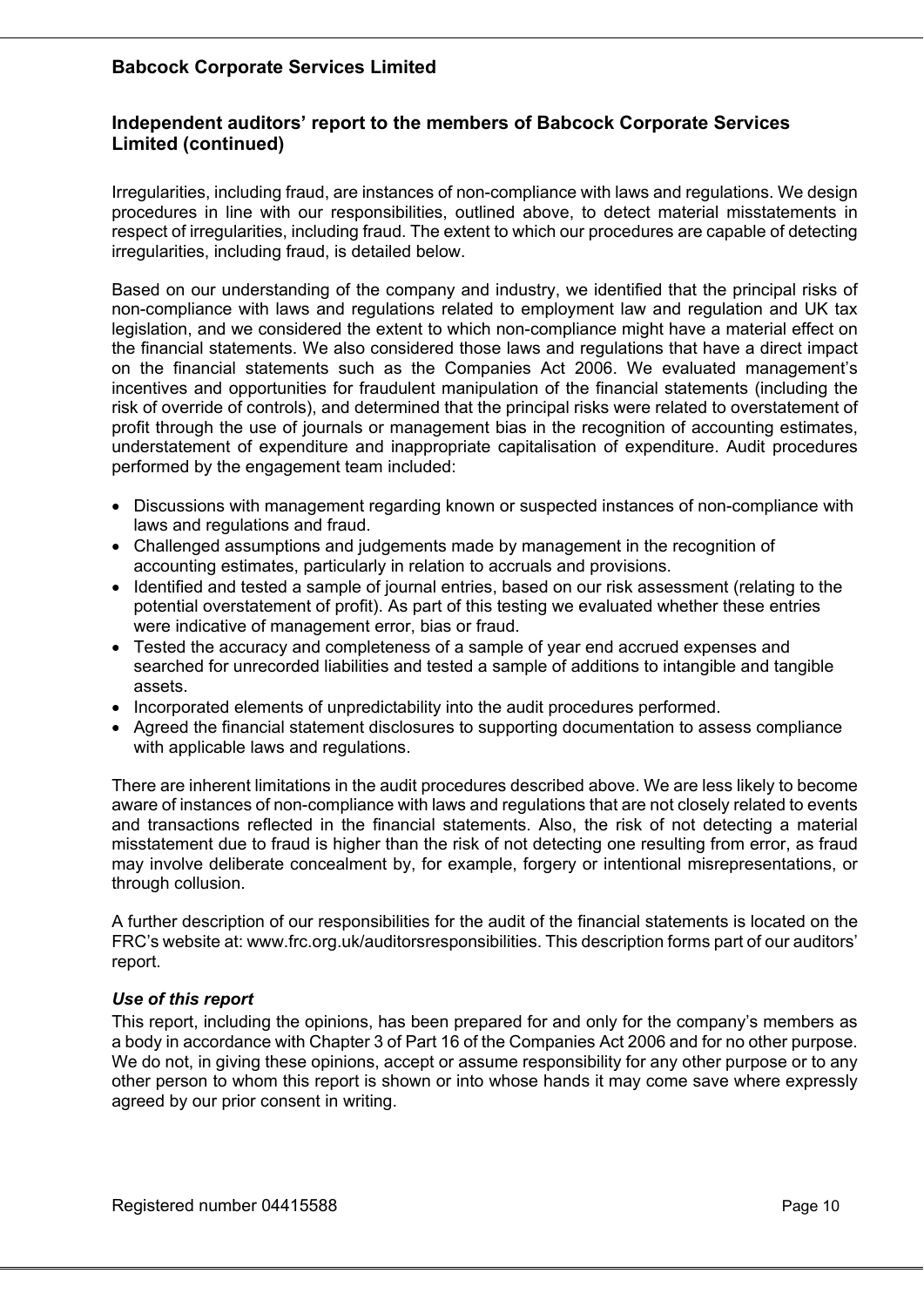**Independent auditors' report to the members of Babcock Corporate Services Limited (continued)** 

# **Other required reporting**

## **Companies Act 2006 exception reporting**

Under the Companies Act 2006 we are required to report to you if, in our opinion:

- we have not obtained all the information and explanations we require for our audit; or
- adequate accounting records have not been kept by the company, or returns adequate for our audit have not been received from branches not visited by us; or
- certain disclosures of directors' remuneration specified by law are not made; or
- the financial statements are not in agreement with the accounting records and returns.

We have no exceptions to report arising from this responsibility.

ewig

Sasha Lewis (Senior Statutory Auditor) for and on behalf of PricewaterhouseCoopers LLP Chartered Accountants and Statutory Auditors Southampton

28 November 2021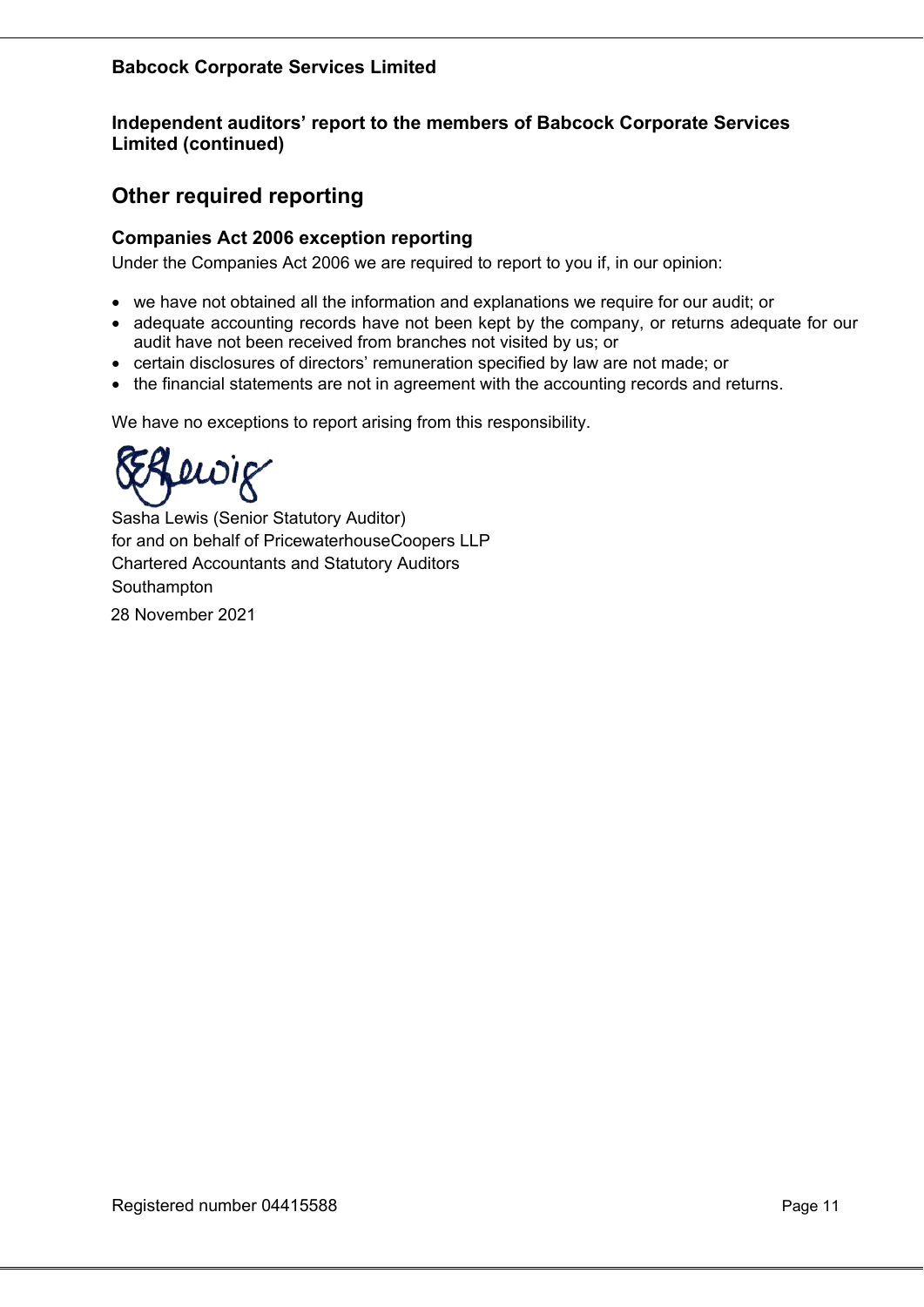### **Income statement**

*for the year ended 31 March 2021*

|                                      | <b>Note</b> | 2021     | 2020     |
|--------------------------------------|-------------|----------|----------|
|                                      |             | £000     | £000     |
| <b>Revenue</b>                       | 4           | 88,304   | 82,241   |
| Cost of sales                        |             | (95,555) | (82,271) |
| Loss before interest and taxation    |             |          |          |
|                                      |             | (7, 251) | (30)     |
| Finance income                       | 5           | 2,565    | 2,573    |
| Finance costs                        | 5           | (754)    | (775)    |
| (Loss)/Profit before taxation        | 6           | (5, 440) | 1,768    |
| Income tax credit                    | 9           | 2,152    | 36       |
| (Loss)/Profit for the financial year |             | (3, 288) | 1,804    |

All of the above results derive from continuing operations.

# **Statement of comprehensive income**

| for the year ended 31 March 2021                                                |             |          |         |
|---------------------------------------------------------------------------------|-------------|----------|---------|
|                                                                                 | <b>Note</b> | 2021     | 2020    |
|                                                                                 |             | £000     | £000    |
| (Loss)/Profit for the financial year                                            |             | (3, 288) | 1,804   |
| Other comprehensive expense:                                                    |             |          |         |
| Items that will not be subsequently reclassified to<br><i>income statement:</i> |             |          |         |
| Loss on remeasurement of net defined benefit<br>obligation                      | 21          |          | (1,286) |
| Tax on net defined benefit obligation                                           | 9           |          | 244     |
| Impact of change in UK tax rate                                                 | 9           |          | (16)    |
| Total comprehensive expense for the financial<br>year                           |             | (3, 288) | 746     |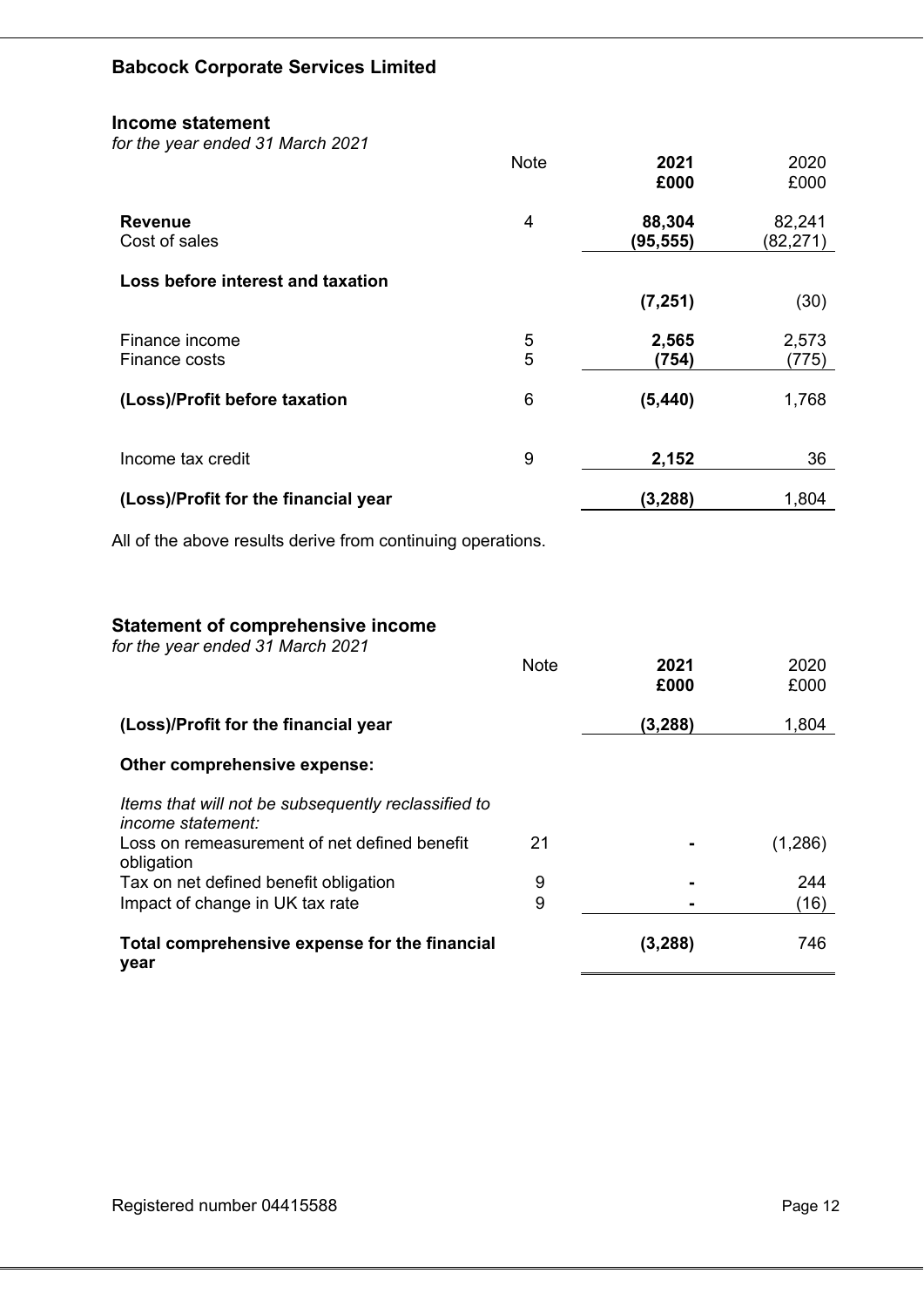# **Statement of financial position**

*as at 31 March 2021* 

|                                              |             | 2021       | 2020       |
|----------------------------------------------|-------------|------------|------------|
|                                              | <b>Note</b> | £000       | £000       |
| <b>Non-current assets</b>                    |             |            |            |
| Intangible assets                            | 10          | 61,411     | 67,871     |
| Tangible assets                              | 11          | 12,228     | 11,410     |
| Right of use asset                           | 12          | 1,535      |            |
| Amounts due from group undertakings          | 13          |            | 2,485      |
| Deferred tax                                 | 14          | 3,903      | 1,751      |
|                                              |             | 79,077     | 83,517     |
| <b>Current assets</b>                        |             |            |            |
| Trade and other receivables                  |             |            |            |
| Within one year                              | 13          | 276,285    | 273,529    |
| Cash and cash equivalents                    |             | 2,619      | 1,960      |
|                                              |             | 278,904    | 275,489    |
| <b>Current Liabilities</b>                   |             |            |            |
| Trade and other payables                     | 15          | (156, 631) | (155, 930) |
| Lease liabilities                            | 16          | (324)      |            |
|                                              |             |            |            |
|                                              |             | (156, 955) | (155,930)  |
| <b>Net current assets</b>                    |             | 121,949    | 119,559    |
|                                              |             |            |            |
| <b>Total assets less current liabilities</b> |             | 201,026    | 203,076    |
| <b>Non-current liabilities</b>               |             |            |            |
| Provisions for liabilities                   | 17          | (126)      | (126)      |
| Lease liabilities                            | 16          | (1, 238)   |            |
|                                              |             | (1, 364)   | (126)      |
| <b>Net assets</b>                            |             | 199,662    | 202,950    |
|                                              |             |            |            |
| <b>Equity</b>                                |             |            |            |
| Called up share capital                      | 18          | 181,369    | 181,369    |
| Share premium account                        |             | 14,510     | 14,510     |
| Retained earnings                            |             | 3,783      | 7,071      |
| <b>Total shareholders' funds</b>             |             | 199,662    | 202,950    |

The notes on pages 16 to 37 are an integral part of these financial statements.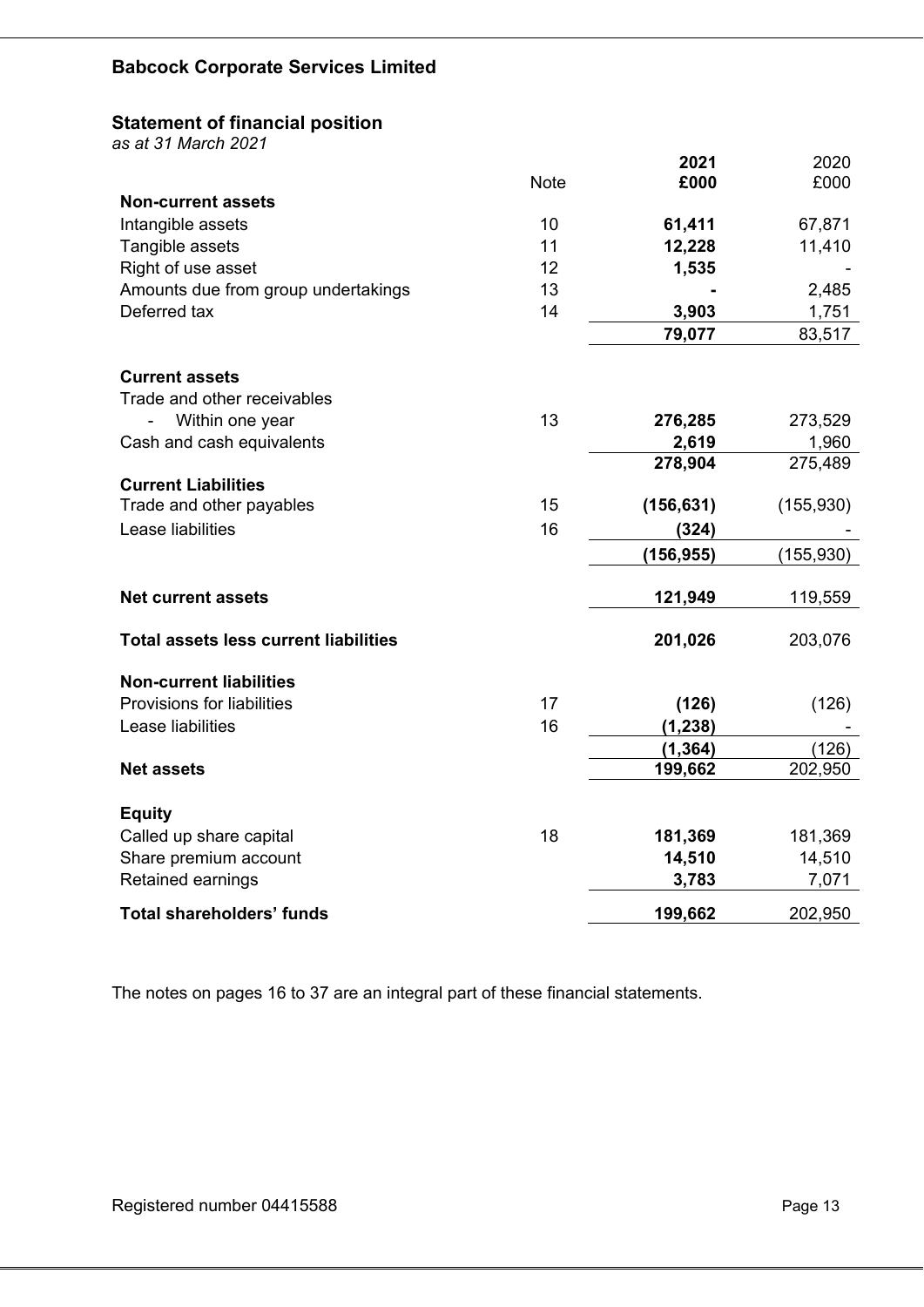# **Statement of financial position (continued)**

The financial statements on pages 12 to 37 were approved by the board of directors on 25 November 2021 and signed on its behalf by:

 $\curvearrowright$ 

I Urquhart **Director** 

25 November 2021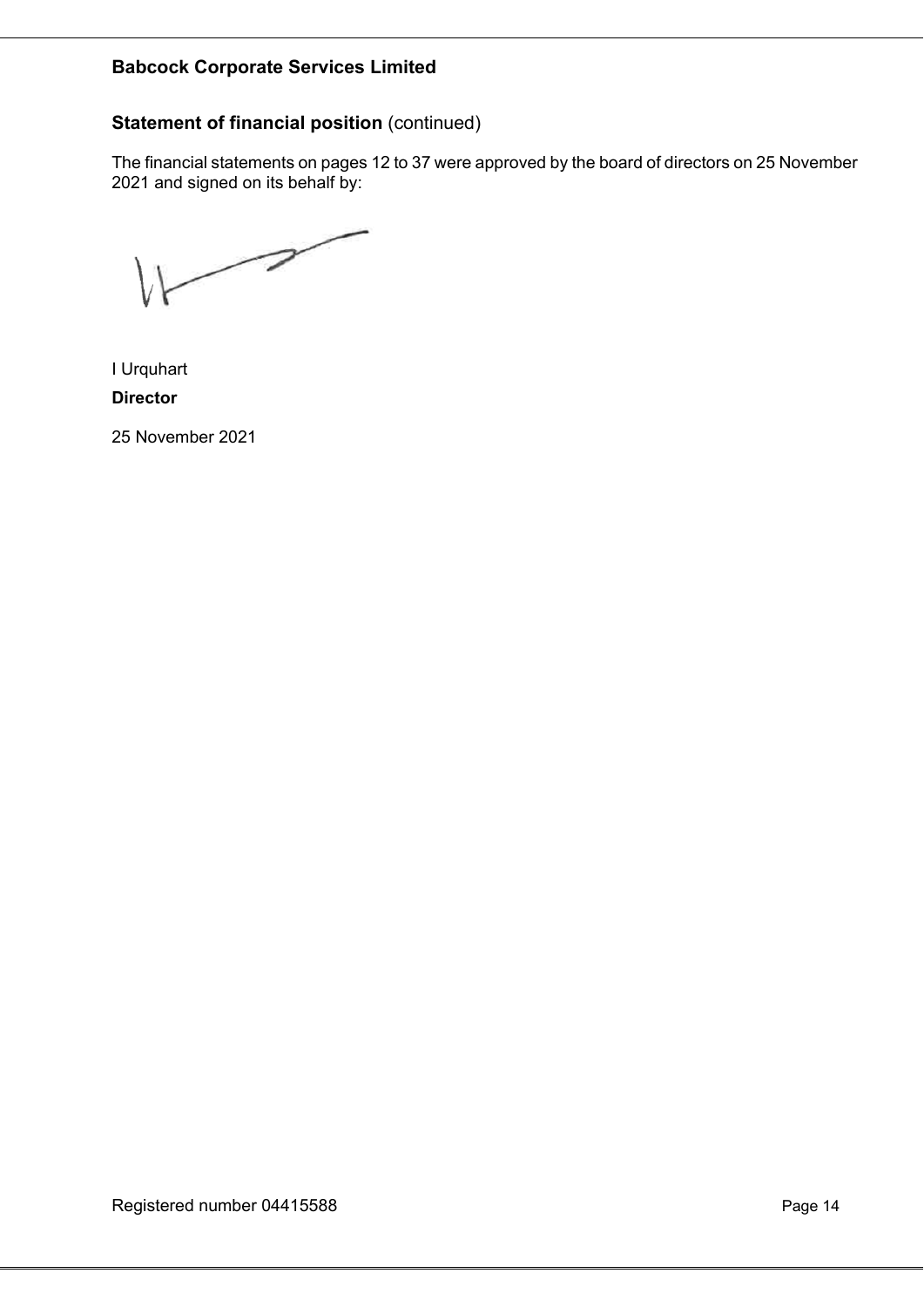# **Statement of changes in equity**

*for the year ended 31 March 2021* 

|                                                          | <b>Called</b><br>up<br>share | <b>Share</b><br>premium<br>account | <b>Retained</b><br>earnings | <b>Total</b> |
|----------------------------------------------------------|------------------------------|------------------------------------|-----------------------------|--------------|
|                                                          | capital<br>£000              | £000                               | £000                        | £000         |
| <b>Balance at 1 April 2019</b>                           | 181,369                      | 14,510                             | 6,325                       | 202,204      |
| Profit for the financial year                            |                              |                                    | 1,804                       | 1,804        |
| Other comprehensive<br>expense for the financial<br>year |                              |                                    | (1,058)                     | (1,058)      |
| <b>Total comprehensive</b><br>income                     |                              |                                    | 746                         | 746          |
| <b>Balance at 31 March 2020</b>                          | 181,369                      | 14,510                             | 7,071                       | 202,950      |
| Loss for the financial year                              |                              |                                    | (3, 288)                    | (3, 288)     |
| <b>Total comprehensive</b><br>expense                    |                              |                                    | (3, 288)                    | (3, 288)     |
| Balance at 31 March 2021                                 | 181,369                      | 14,510                             | 3,783                       | 199,662      |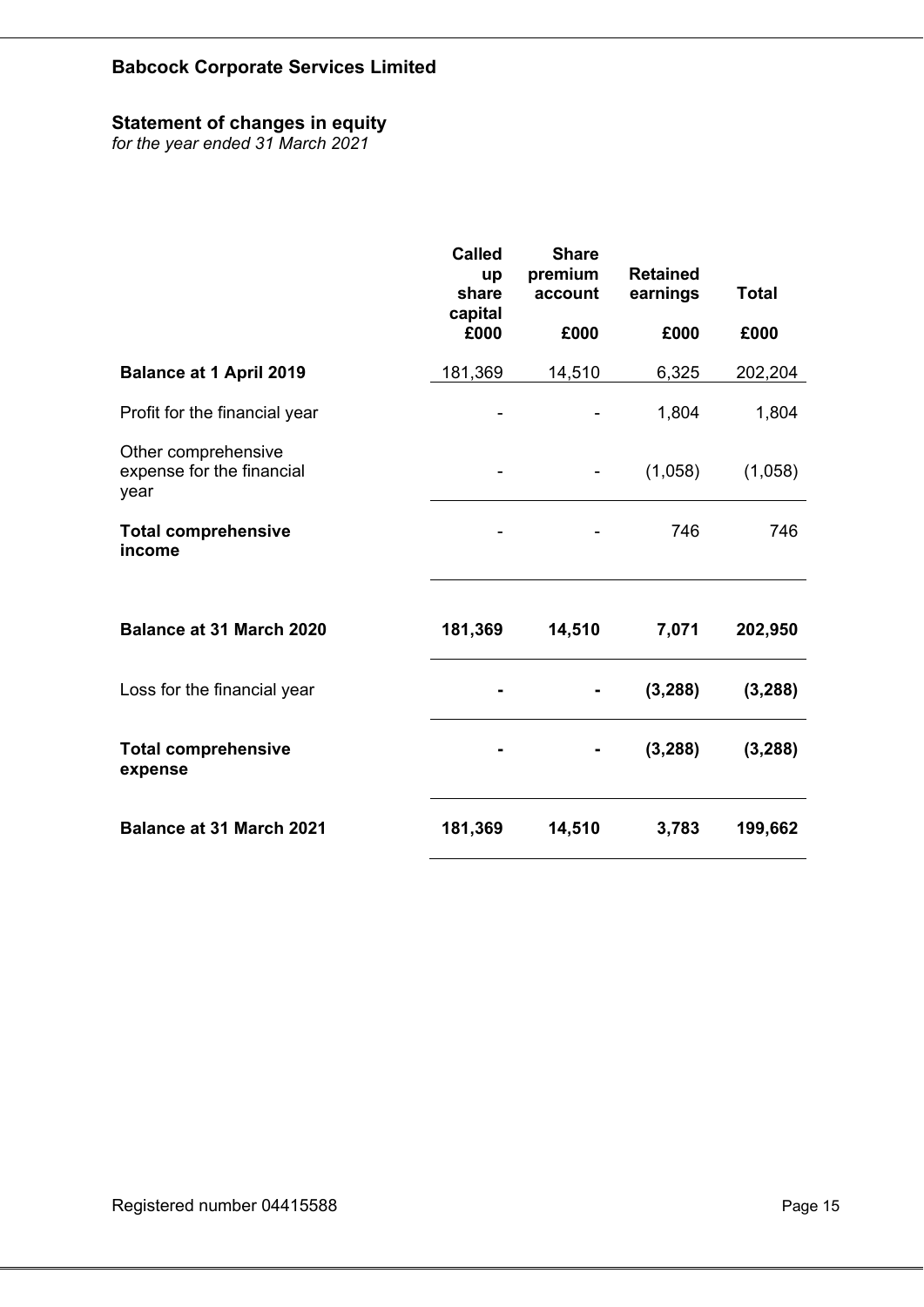# **Notes to the financial statements**

### **1 General information**

Babcock Corporate Services Limited is a private company limited by shares which is incorporated and domiciled in England. The address of the registered office is 33 Wigmore Street, London W1U 1QX.

### **2 Summary of significant accounting policies**

The principle accounting policies applied in the preparation of these financial statements are set out below. These policies have been consistently applied to all the years presented.

### **Basis of preparation**

The financial statements have been prepared in accordance with Financial Reporting Standard 101, 'Reduced Disclosure Framework' (FRS 101) and the Companies Act 2006 as applicable to companies using FRS 101. These financial statements are prepared on a going concern basis, under the historical cost convention. The financial statements are prepared in sterling which is the functional currency of the Company and rounded to the nearest thousand.

The preparation of financial statements in conformity with FRS 101 requires the use of certain critical accounting estimates. It also requires management to exercise its judgement in the process of applying the Company's accounting policies. The areas involving a higher degree of judgement or complexity, or areas where assumptions and estimates are significant to the financial statements are disclosed in note 3.

The Company is a wholly owned subsidiary of Vosper Thornycroft (UK) Limited and of its ultimate parent, Babcock International Group PLC. It is included in the consolidated financial statements of Babcock International Group PLC which are publicly available. .

The following exemptions from the requirements of IFRS have been applied in the preparation of these financial statements, in accordance with FRS 101:

- a) IFRS 7, 'Financial instruments: Disclosures'
- b) Paragraphs 91 to 99 of IFRS 13 'Fair value measurement' (disclosure of valuation techniques and inputs used for fair value measurement of assets and liabilities)
- c) Paragraph 38 of IAS 1, 'Presentation of financial statements' comparative information in respect of:
- paragraph 79(a) (iv) of IAS 1 Share capital and reserves;
- paragraph 73(e) of IAS 16 Property, plant and equipment; and
- paragraph 118(e) of IAS 38 Intangible assets (reconciliations between the carrying amount at the beginning and end of the period)
- d) The following paragraphs of IAS 1, 'Presentation of financial statements':
- 10(d), 10(f), 16, 38, 40, 111, and 134-136
- e) IAS 7, 'Statement of cash flows'
- f) Paragraph 30 and 31 of IAS 8 'Accounting policies, changes in accounting estimates and errors'
- g) Paragraphs 17 and 18(a) of IAS 24, 'Related party transactions' in respect of key management compensation
- h) The requirements of IAS 24, 'Related party disclosures' to disclose related party transactions entered into between two or more members of a group.
- i) The requirements of the second sentence of paragraph 110 and paragraphs 113(a), 114, 115, 118, 119(a) to (c), 120 to 127 and 129 of IFRS 15 Revenue from Contracts with Customers.

Registered number 04415588 **Page 16** Page 16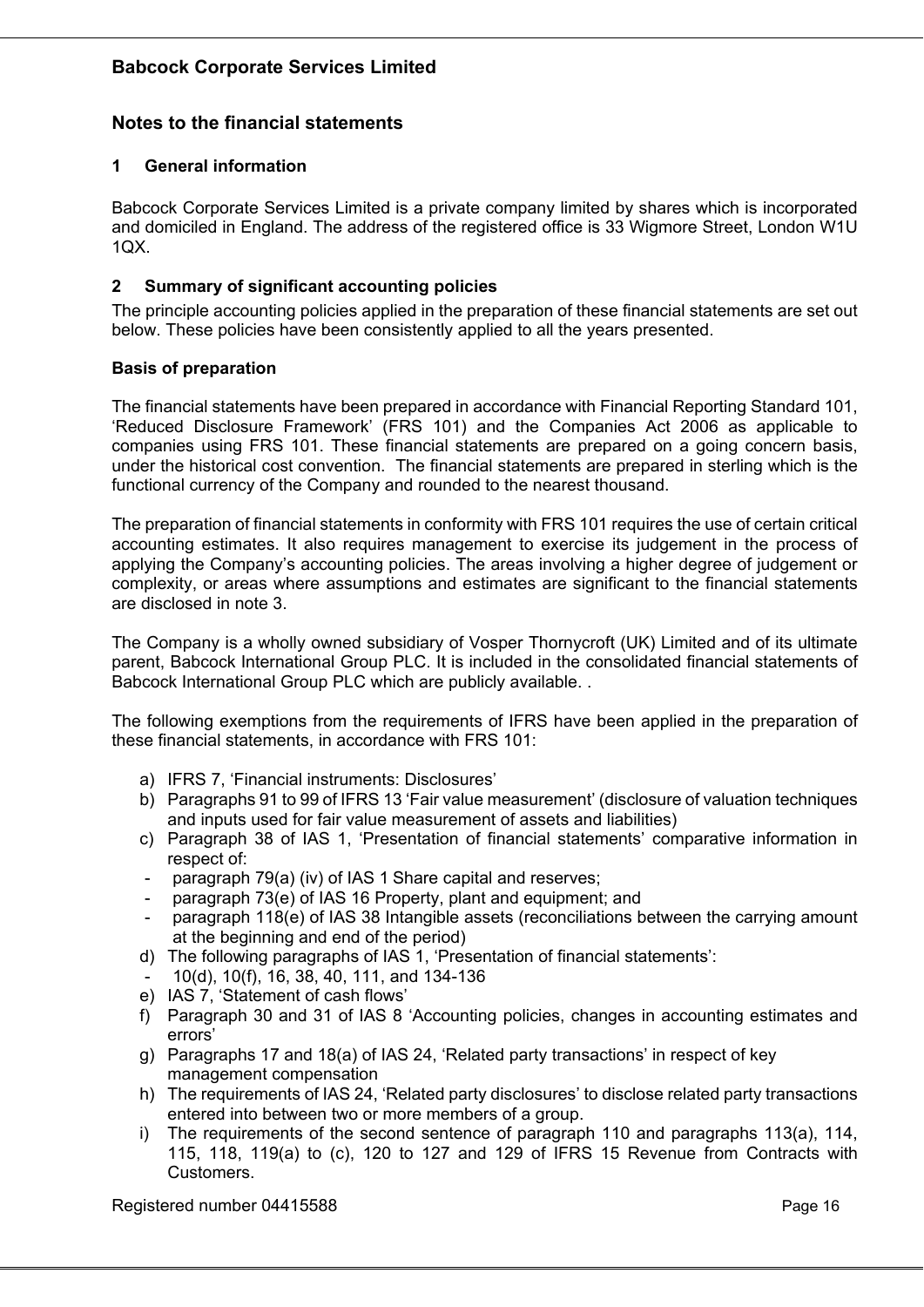## **Notes to the financial statements**

### **2 Summary of significant accounting policies** *(continued)*

After making enquiries, the directors have a reasonable expectation that the Company has adequate resources to continue in operational existence for the foreseeable future. The impact of COVID-19 has been minimal on the Company given the nature of the services provided by the Company to the Group and the Company has continued to support the wider business throughout COVID-19 to the same extent as normal. Accordingly, the directors consider it appropriate to continue to adopt the going concern basis in preparing these financial statements.

### **Revenue**

Revenue from providing services is recognised in the accounting period in which the services are rendered. Revenue recognised represents income derived from contracts with customers for the provision of services in the ordinary course of business. Revenue is recognised in line with IFRS 15, Revenue from Contracts with Customers. IFRS 15 requires the identification of performance obligations in contracts, allocation of the contract price to the performance obligations and recognition of revenue as performance obligations are satisfied.

#### *Performance obligations*

Contracts are assessed to identify each promise to transfer a service or a series of distinct services that are substantially the same and have the same pattern of transfer to the customer. Services are distinct and accounted for as separate performance obligations if the customer can benefit from them either on their own or together with other resources readily available to the customer and they are separately identifiable in the contract. The integrated output nature of many of the services provided by the Company can result in contracts with one performance obligation.

#### *Allocation of contract price to performance obligations*

The contract price represents the amount of consideration which the Company expects to receive in exchange for delivering the promised services to the customer. Variable consideration is included in the contract price on the most likely outcome basis but only to the extent that it is highly probable that it will not reverse in the future. Given the bespoke nature of many of the services the Company provides, stand-alone selling prices are generally not available and, in these circumstances, the Company allocates the contract price to performance obligations based on cost plus margin, in accordance with the Group's pricing principles.

#### *Revenue and profit recognition*

Performance obligations are satisfied, and revenue recognised, as control of services is transferred to the customer. Control can be transferred at a point in time or over time and the Company determines, for each performance obligation, whether it is satisfied over time or at a point in time. Performance obligations are satisfied over time if any of the following criteria are satisfied:

- the customer simultaneously receives and consumes the benefits of the company's performance as it performs; or
- the company's performance does not create an asset with an alternative use to the company and the company has an enforceable right to payment for work done; or
- the company's performance creates or enhances an asset controlled by the customer.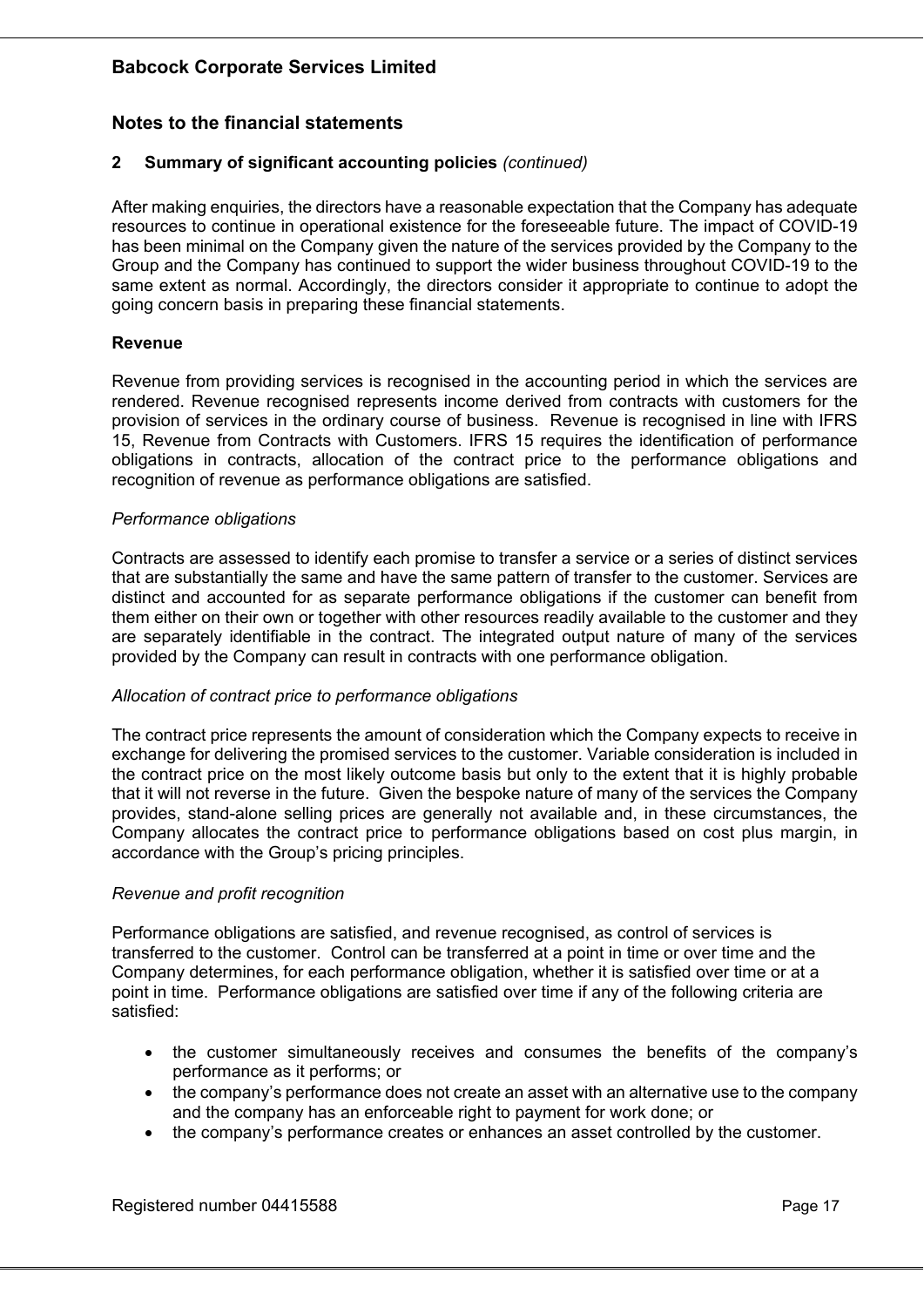### **Notes to the financial statements**

#### **2 Summary of significant accounting policies** *(continued)*

#### **Revenue** *(continued)*

Most of the company's revenue is recognised at a point in time due to the nature of the company's activities.

#### **Intangible assets**

Intangible assets are stated at cost less accumulated amortisation.

#### *Computer software*

Costs associated with maintaining computer software programmes are recognised as an expense as incurred. Development costs that are directly attributable to the design and testing of identifiable and unique software products controlled by the company are recognised as intangible assets where the following criteria are met:

- it is technically feasible to complete the software product so that it will be available for use;
- management intends to complete the software product and use or sell it;
- there is an ability to use or sell the software product;
- it can be demonstrated how the software product will generate probable future economic benefits;
- adequate technical, financial and other resources to complete the development and to use or sell the software product are available; and
- the expenditure attributable to the software product during its development can be reliably measured.

Directly attributable costs that are capitalised as part of the software product include the software development employee cost and an appropriate portion of relevant overheads.

Other development expenditures that do not meet these criteria are recognised as an expense as incurred. Development costs previously recognised as an expense are not recognised as an asset in a subsequent period.

Computer software includes software licences acquired plus the costs incurred in bringing the software into use and is shown at cost less accumulated amortisation and is amortised over its expected useful lives of between three and ten years.

Intangible assets are tested for impairment whenever events or changes in circumstances indicate that the carrying amount may not be recoverable. An impairment loss is recognised for the amount by which the asset's carrying amount exceeds its recoverable amount. The recoverable amount is the higher of an asset's fair value less costs of disposal and value in use.

The Company is implementing an ERP system on behalf of Babcock International Group PLC in phases over several years. The costs are held as Asset Under Construction until the date the asset is available for use. This occurs once the implementation has been completed for each respective phase. It is then transferred to assets in use and amortised over its useful life of 10 years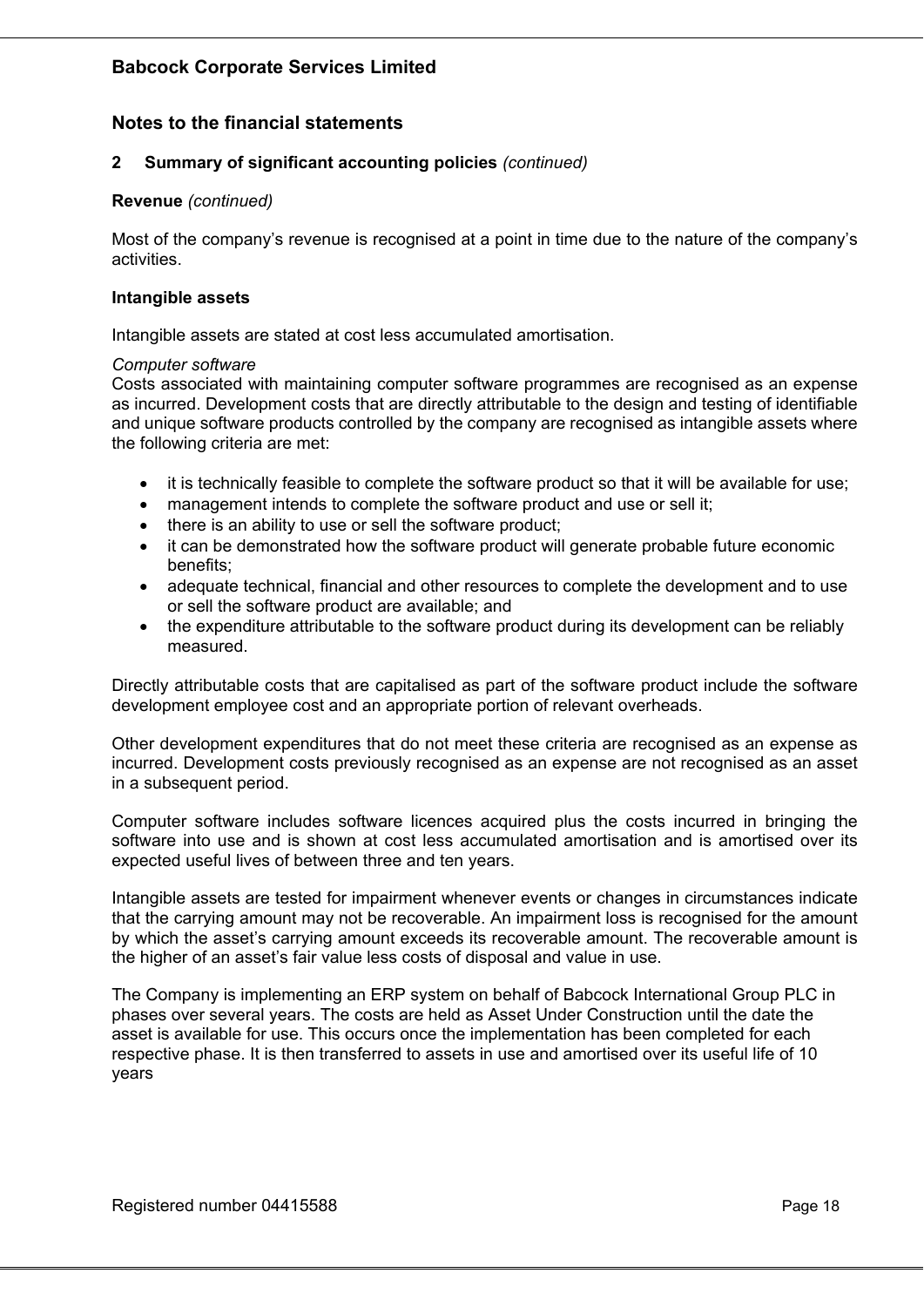### **Notes to the financial statements**

### **2 Summary of significant accounting policies** *(continued)*

#### **Tangible assets**

Tangible fixed assets are shown at cost less subsequent depreciation and impairment. Cost includes expenditure that is directly attributable to the acquisition of the items. Depreciation is provided on a straight-line basis to write off the cost of Tangible fixed assets over the estimated useful lives to their estimated residual value (reassessed at each balance sheet date) at the following annual rates:

Fixtures, fittings and equipment 6.6% to 33.3%

Tangible fixed assets are reviewed for impairment whenever events or changes in circumstances indicate that the carrying amount of the fixed asset may not be recoverable. An asset's carrying amount is written down immediately to its recoverable amount if the asset's carrying amount exceeds the higher of an asset's fair value less cost to sell or value in use.

### **Trade receivables**

Trade and other receivables are amounts due from customers for services performed in the ordinary course of business. If collection is expected in one year or less, they are classified as current assets. If not, they are presented as non-current assets.

Trade receivables are recognised initially at fair value and subsequently measured at amortised cost less provision for impairment.

The company assesses on a forward looking basis the expected credit losses associated with financial assets held at amortised cost. The impairment methodology applied depends on whether there has been a significant increase in credit risk.

#### **Cash and cash equivalents**

Cash and cash equivalents include cash in hand and bank overdrafts. In the balance sheet, bank overdrafts are shown within borrowings in current liabilities.

#### **Taxation**

#### (a) Current income tax

Current tax is provided at amounts expected to be paid (or recovered) using the tax rates and laws that have been enacted or substantially enacted by the balance sheet date.

#### (b) Deferred income tax

Deferred income tax is provided in full, using the liability method, on temporary differences arising between the tax basis of assets and liabilities and their carrying amounts in the financial statements. However, if the deferred income tax arises from initial recognition of an asset or liability in a transaction, other than a business combination, that at the time of the transaction affects neither accounting nor taxable profit or loss, it is not accounted for. Deferred income tax is determined using tax rates (and laws) that have been enacted, or substantially enacted by the balance sheet date and are expected to apply when the related deferred income tax asset is realised or the deferred income tax liability is settled.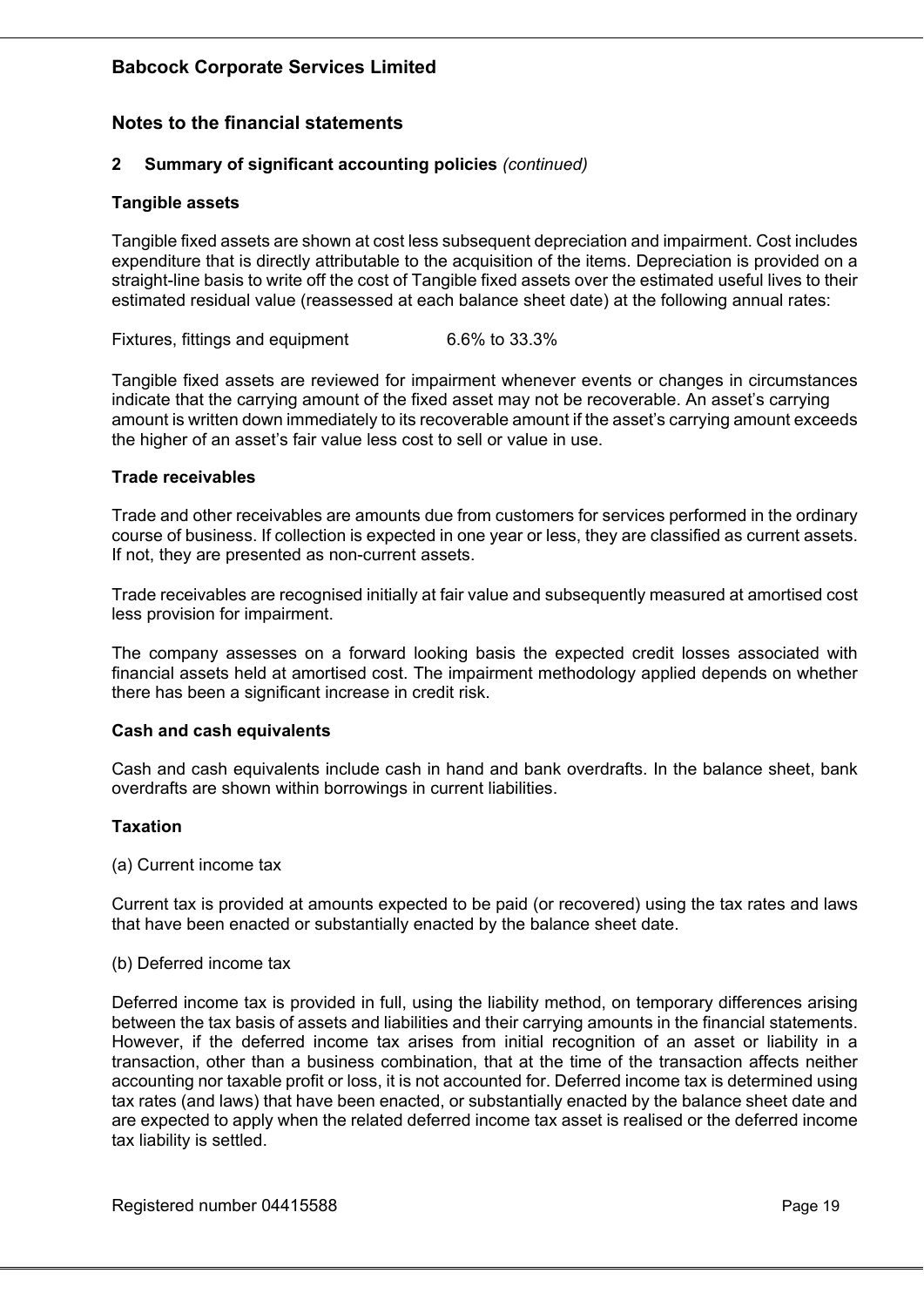## **Notes to the financial statements**

### **2 Summary of significant accounting policies** *(continued)*

#### **Taxation** (continued)

Deferred income tax assets are recognised to the extent that it is probable that future taxable profit will be available against which the temporary differences can be utilised.

Tax is recognised in the income statement except to the extent that it relates to items recognised directly in either other comprehensive income or in equity.

#### **Pensions costs and other post-retirement benefits**

The Company participates in a defined benefit scheme that shares risks between entities under common control. The defined benefit scheme defines the amount of pension benefit that an employee will receive on retirement, usually dependent on one or more factors such as age, years of service and compensation.

The cost of providing benefits is determined using the projected unit credit actuarial valuation method. The total service cost and associated administration costs of the pension scheme are charged to operating profit in the entities who participate in the scheme. In addition, a retirement benefit interest charge on the net pension deficit is charged to the income statement as a finance cost. Actuarial gains and losses are recognised directly in equity through the statement of comprehensive income.

The fair value of plan assets, are measured in accordance with FRS 101 fair value hierarchy and includes the use of appropriate valuation techniques.

The extent to which the Company recognises its share of the income statement charge, the assets and liabilities of the scheme, and the actuarial gain or loss is determined by the proportion of active members of the scheme that it employs.

The scheme's liability is the present value of the defined benefit obligation at the end of the reporting date less the fair value of the plan assets at the reporting date.

The Company also participates in a defined contribution scheme. Obligations for contributions to the defined contribution pension plan are recognised as an expense in the income statement.

#### **Financial assets**

Basic financial assets, including trade and other receivables, cash and cash equivalents and amounts owed by group undertakings are initially recognised at transaction price, unless the arrangement constitutes a financing transaction, where the transaction is measured at the present value of the future receipts discounted at a market rate of interest.

Such assets are subsequently carried at amortised cost using the effective interest method.

At the end of each reporting period financial assets measured at amortised cost are assessed for objective evidence of impairment. If an asset is impaired the impairment loss is the difference between the carrying amount and the present value of the estimated cash flows discounted at the asset's original effective interest rate. The impairment loss is recognised in the income statement If there is decrease in the impairment loss arising from an event occurring after the impairment was recognised, the impairment is reversed. The reversal is such that the current carrying amount does not exceed what the carrying amount would have been had the impairment not previously been recognised. The impairment reversal is recognised in the income statement.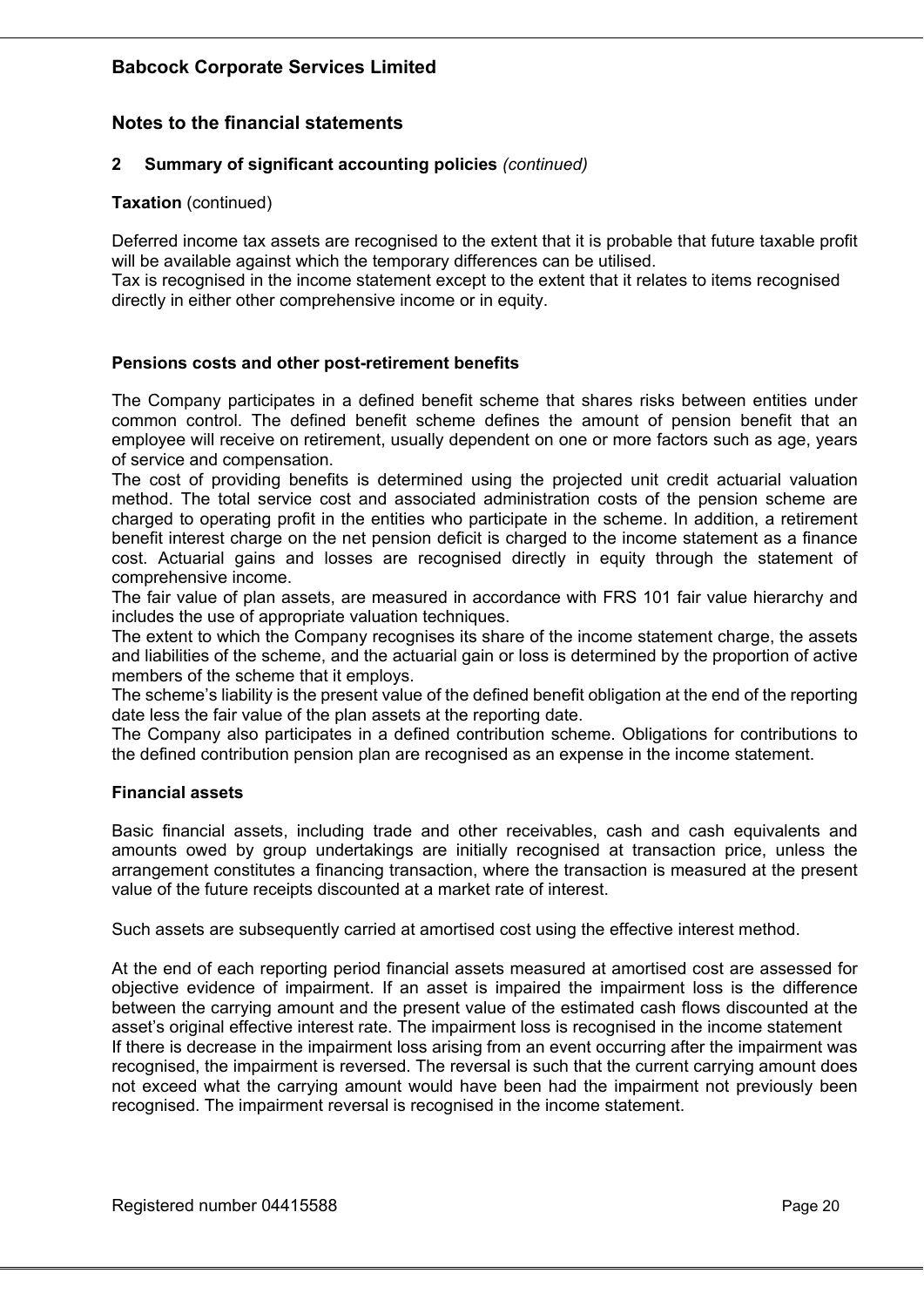### **Notes to the financial statements**

### **2 Summary of significant accounting policies** *(continued)*

#### **Financial assets** (continued)

Financial assets are derecognised when (a) the contractual rights to the cash flows from the asset expire or are settled, or (b) substantially all the risks and rewards of the ownership of the asset are transferred to another party or (c) despite having retained some significant risks and rewards of ownership, control of the asset has been transferred to another party who has the practical ability to unilaterally sell the asset to an unrelated third party without imposing additional restrictions.

#### **Financial liabilities**

Basic financial liabilities, including trade and other payables, Bank loans and overdrafts and Amounts due to group undertakings that are classified as debt, are initially recognised at transaction price, unless the arrangement constitutes a financing transaction, where the debt instrument is measured at the present value of the future receipts discounted at a market rate of interest.

Debt instruments are subsequently carried at amortised cost, using the effective interest rate method.

Trade payables are obligations to pay for goods or services that have been acquired in the ordinary course of business from suppliers. Trade payables are classified as current liabilities if payment is due within one year or less. If not, they are presented as non-current liabilities. Trade payables are recognised initially at transaction price and subsequently measured at amortised cost using the effective interest method.

Financial liabilities are derecognised when the liability is extinguished, that is when the contractual obligation is discharged, cancelled or expires.

#### **Foreign currencies**

Items included in the financial statements of the company are measured using the currency of the primary economic environment in which the company operates. The financial statements are presented in 'Pounds Sterling' (£), which is also the company's functional currency.

Foreign currency transactions are translated into the functional currency using the exchange rates prevailing at the dates of the transactions. Monetary assets and liabilities denominated in foreign currencies are translated into the local currency at the year-end exchange rates.

Foreign exchange gains and losses resulting from the settlement of such transactions and from the translation at exchange rates ruling at the balance sheet date of monetary assets and liabilities denominated in foreign currencies are recognised in the income statement.

#### **Provisions for liabilities**

A provision is recognised in the balance sheet when the Company has a present legal or constructive obligation as a result of a past event, it is probable that an outflow of economic benefits will be required to settle the obligation and the amount has been reliably estimated. If the effect is material, provisions are determined by discounting the expected future cash flows at an appropriate discount rate.

A provision for restructuring is recognised when the Company has approved a detailed and formal restructuring plan, and the restructuring has either commenced or has been publicly announced. Future operating costs are not provided for.

Registered number 04415588 Page 21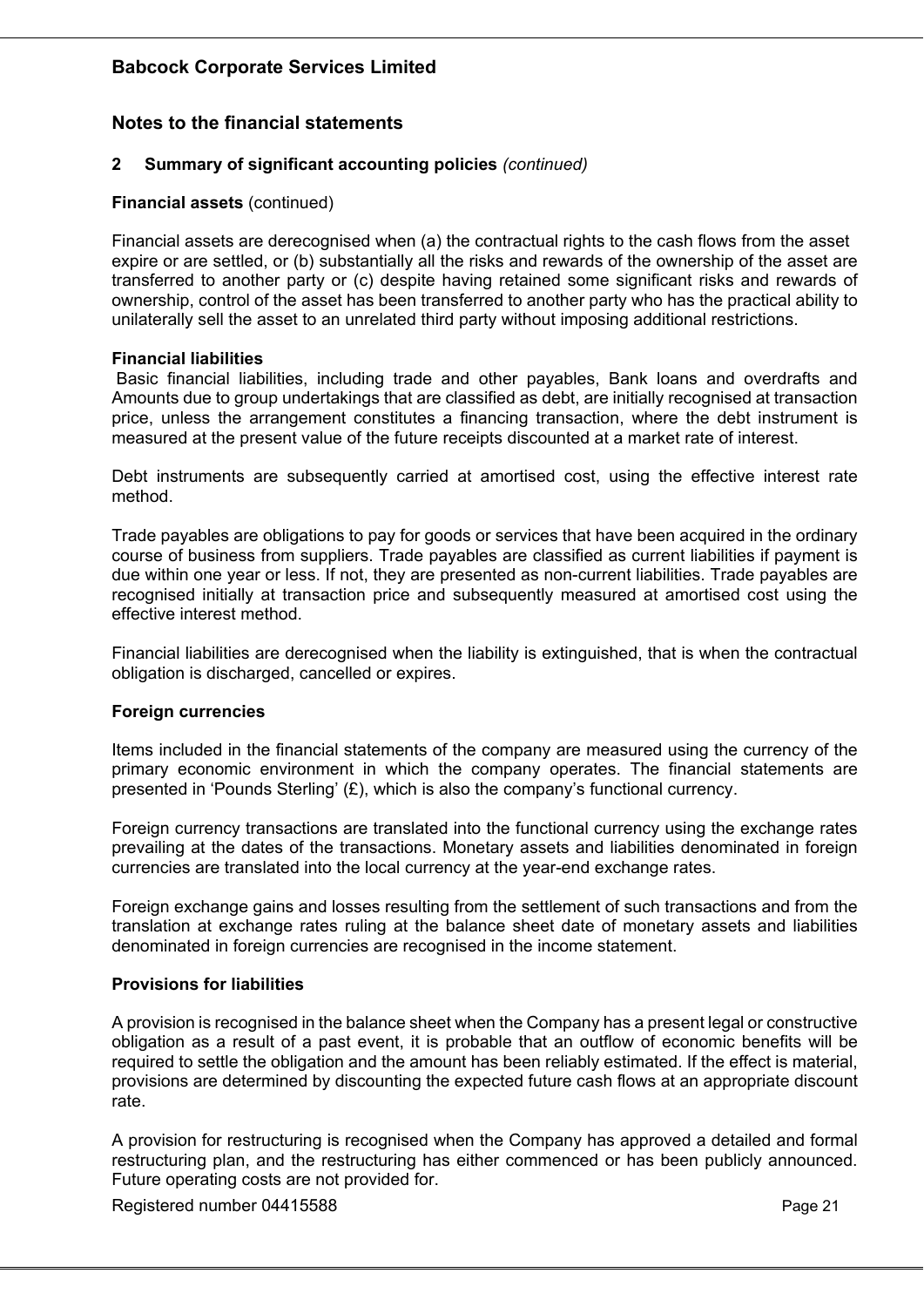## **Notes to the financial statements**

### **2 Summary of significant accounting policies** *(continued)*

#### **Provisions for liabilities** (continued)

A provision for onerous contracts is recognised when the expected benefits to be derived by the Company from a contract are lower than the unavoidable cost of meeting its obligations under the contract. A provision for warranties is recognised on completed contracts and disposals when there is a realistic expectation of the Company incurring further costs. A provision for employee benefits is recognised when there is a realistic expectation of the liability.

#### **Leases**

For lessees there is no longer a distinction between finance or operating leases as all leases are now recognised on the balance sheet. When a lease commences, a lease liability is recognised that is equal to the present value of the minimum lease payments. A right-of-use asset is also recognised and is equal in value to the lease liability. This represents the right to use the leased asset for the full lease term.

Short-term leases and low-value leases are exempt from recognition on the balance sheet, and the payments are instead recognised on a straight-line basis in the income statement in the same way as they would have been under IAS 17. A lease is considered short-term if the total lease length is less than 12 months, and low-value if the underlying asset would cost less than £5,000 to buy new.

Right-of-use assets are depreciated over the total lease term. As the discounting is unwound, interest is charged in the income statement and increases the lease liabilities. When lease payments are made, the lease liabilities reduce. Therefore both right-of-use assets and lease liabilities have nil value at the end of the lease.

Lease payments are discounted using the interest rate implicit in the lease or the incremental borrowing rate where the interest rate implicit in the lease is not available.

#### **3 Critical accounting estimates and judgements**

The preparation of the financial statements requires management to make judgements, estimates and assumptions that affect the amounts reported for assets and liabilities as at the balance sheet date and the amounts reported for revenues and expenses during the year. However, the nature of estimation means that actual outcomes could differ from those estimates

Estimates and judgements are continually evaluated and are based on historical experience and other factors, including expectations of future events that are believed to be reasonable under the circumstances. The following estimates have had the most significant effect on amounts recognised in the financial statements.

#### **Intangible assets**

The Company is implementing an ERP system on behalf of the Babcock International Group PLC in phases over several years. The costs are held as an Asset Under Construction until the date the asset is available for use. This occurs once the implementation has been completed for each respective phase. This involves an element of judgement by management and is based on our understanding of the assets and relevant accounting policies. It is then transferred to assets in use and amortised over its useful life of 10 years. Management reassessed the implementation plan during the year ended 31 March 2021 and determined not to progress a number of previously planned implementations of the software. An impairment charge of £9,962k was recognised in relation to these implementations. See note 10 for the summary of intangible assets.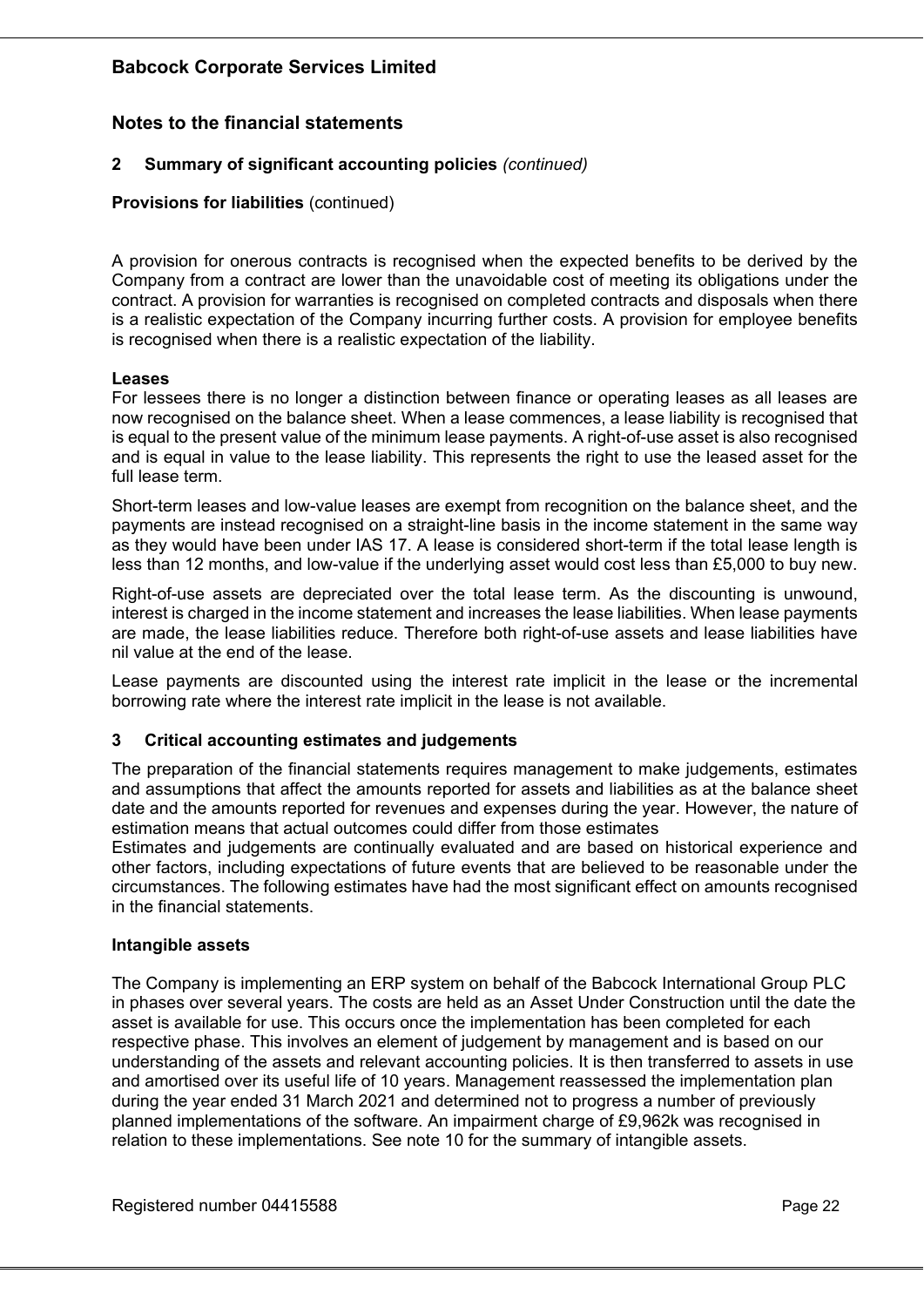# **Notes to the financial statements**

# **4 Revenue**

Revenue is wholly attributable to the principal activities of the Company and arises as follows:

|                                                                            | 2021<br>£000                    | 2020<br>£000                    |
|----------------------------------------------------------------------------|---------------------------------|---------------------------------|
| By area of activity:                                                       |                                 |                                 |
| Rendering of IT services                                                   | 88,304                          | 82,241                          |
|                                                                            | 88,304                          | 82,241                          |
| By geographical area:<br>United Kingdom<br>Europe                          | 2021<br>£000<br>82,620<br>3,725 | 2020<br>£000<br>76,482<br>4,066 |
| Australia                                                                  | 1,920                           | 1,693                           |
| Canada                                                                     | 39                              |                                 |
|                                                                            | 88,304                          | 82,241                          |
| 5<br><b>Finance income and costs</b>                                       |                                 |                                 |
| <b>Finance income:</b>                                                     | 2021<br>£000                    | 2020<br>£000                    |
| Exchange (loss) / gain                                                     |                                 | 1                               |
|                                                                            |                                 |                                 |
| Bank interest receivable                                                   | $\overline{2}$                  | $\mathbf{2}$                    |
| Loan interest receivable from group undertakings                           | 2,563                           | 2,570                           |
|                                                                            | 2,565                           | 2,573                           |
| <b>Finance costs:</b>                                                      |                                 |                                 |
| <b>Bank interest</b>                                                       | 48                              |                                 |
| <b>Exchange loss</b>                                                       | 15                              | 38<br>10                        |
| Loan interest payable to group undertakings                                | 627                             | 727                             |
| Lease interest                                                             | 64                              |                                 |
|                                                                            | 754                             | 775                             |
| (Loss) / Profit before taxation<br>6                                       |                                 |                                 |
|                                                                            |                                 |                                 |
| (Loss) / Profit before taxation is stated after charging:                  | 2021<br>£000                    | 2020<br>£000                    |
|                                                                            |                                 |                                 |
| Depreciation of tangible fixed assets<br>Amortisation of intangible assets | 5,718<br>8,664                  | 5,973<br>7,106                  |
| Impairment of intangible assets<br>Rent charges from group undertakings    | 9,962<br>485                    | 496                             |

Registered number 04415588 Page 23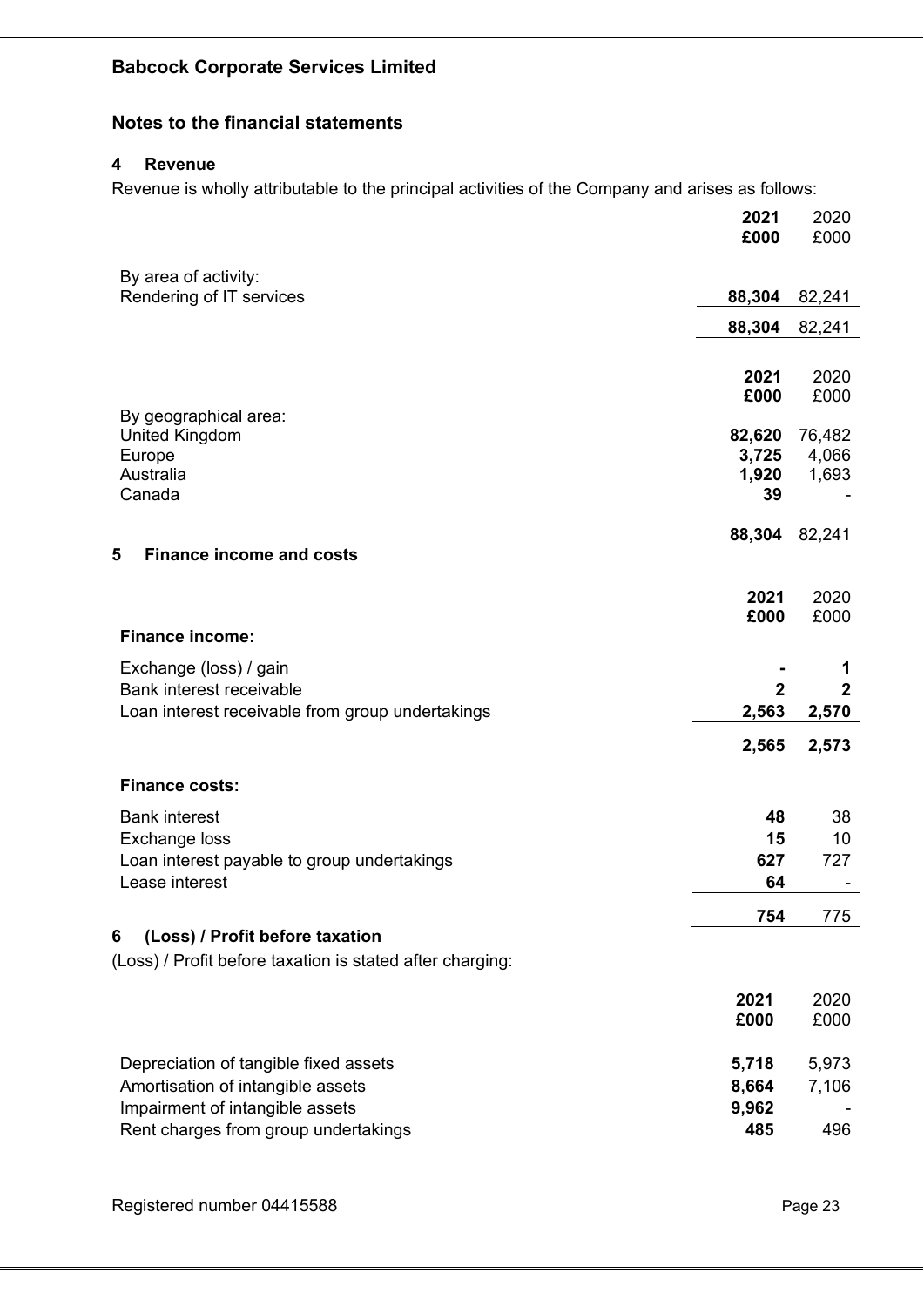## **Notes to the financial statements**

### **6 (Loss) / Profit before taxation** *(continued)*

Auditors' remuneration of £12,000 (2020: £12,000) has been borne by Babcock Holdings Ltd. No non-audit services were provide in relation to this entity.

Fees paid to the Company's auditors, PricewaterhouseCoopers LLP, and its associates, for services other than statutory audit of the Company, are disclosed on a consolidated basis in the financial statements of the ultimate parent undertaking, Babcock International Group PLC. The group financial statements are required to comply with the statutory disclosure requirements.

### **7 Staff costs**

The average monthly number of employees (including directors) employed by the Company during the year was as follows:

|                                         | 2021<br><b>Number</b> | 2020<br>Number |
|-----------------------------------------|-----------------------|----------------|
| By activity:                            |                       |                |
| Management and administration           | 536                   | 480            |
| Their aggregate remuneration comprised: |                       |                |
|                                         | 2021                  | 2020           |
|                                         | £000                  | £000           |
| Wages and salaries                      | 24,391                | 19,672         |
| Social security costs                   | 2,613                 | 2,116          |
| Other pension costs (note 21)           | 2,304                 | 2,068          |
|                                         | 29,308                | 23,856         |

At the year end, the company had pension costs of £nil (2020: £nil) in respect of the defined benefit schemes and £2,304,000 (2020: £2,068,000) in respect of the defined contribution scheme.

The employment costs above include those of employees providing management services to other group companies, as well as staff seconded to other group companies. These costs are subsequently recharged to those business entities.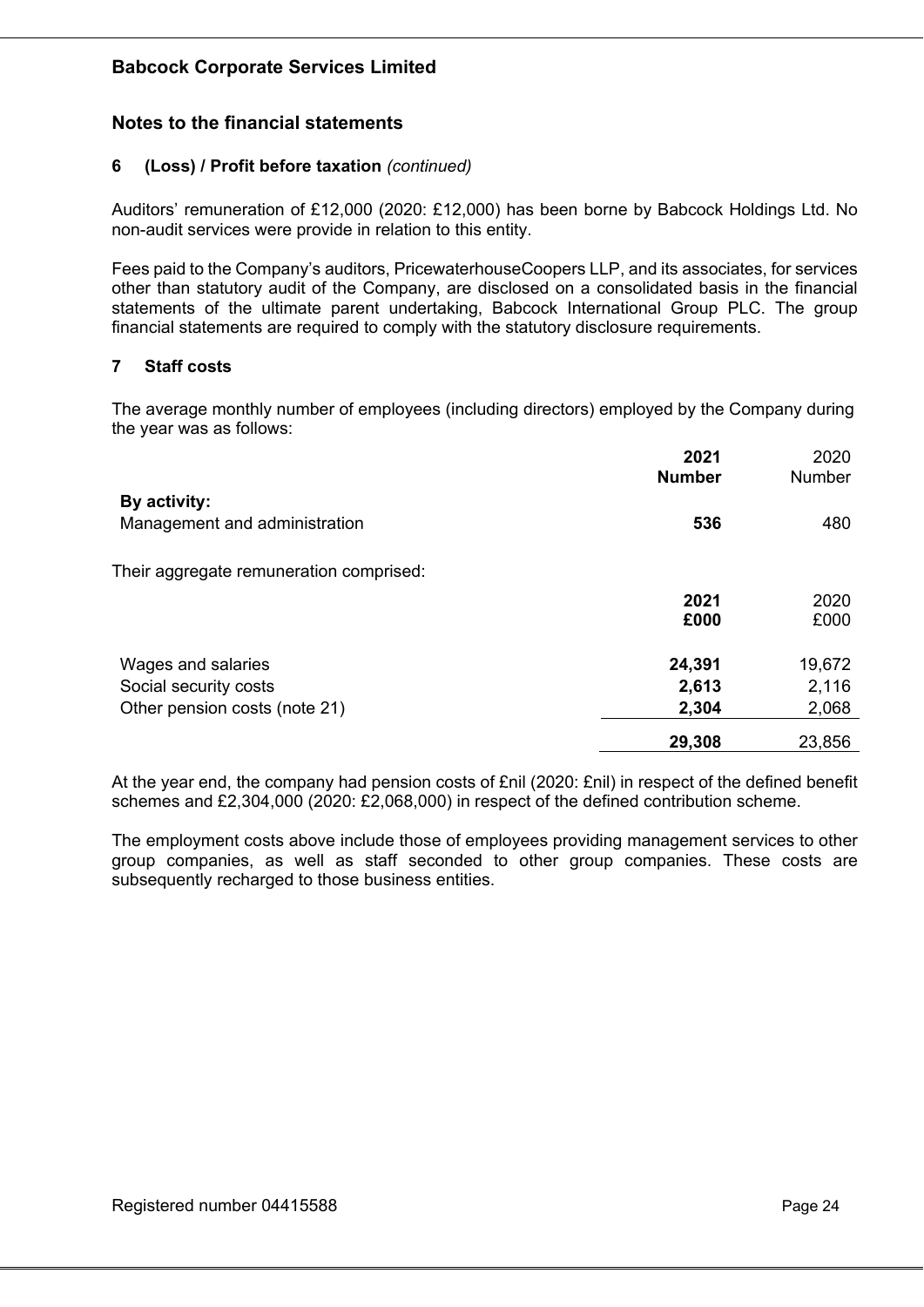# **Notes to the financial statements**

#### **8 Directors' remuneration**

The emoluments of the directors, including pension contributions, paid by any company in respect of services provided to this Company from date of appointment were as follows:

|                                                                 | 2021 | 2020 |
|-----------------------------------------------------------------|------|------|
| The remuneration of the directors which was paid by the Company | £000 | £000 |
| was as follows:                                                 |      |      |
| Emoluments (including benefits in-kind)                         | 67   | 158  |
| Defined contribution pension scheme                             | 8    | 16   |
|                                                                 | 75   | 174  |

Only one director receives remuneration from the Company (2020: one) and therefore represents the highest paid director. This director also exercised share options under long term incentive plans in both the current and prior year.

All of the other directors are remunerated by other Babcock Group companies. It is not possible to make an accurate apportionment of these directors' emoluments relating to services provided to the Company and as such no disclosure of emoluments received by these directors has been made in these financial statements. No recharge is made for costs borne by the Company in relation to services performed by the directors in relation to other Babcock Group companies.

#### **9 Income tax credit**

### **Tax credit included in income statement**

|                                                | 2021<br>£000 | 2020<br>£000 |
|------------------------------------------------|--------------|--------------|
| <b>Current tax:</b>                            |              |              |
| UK Corporation tax on profits for the year     |              |              |
| Current tax charge for the year                |              |              |
| <b>Deferred tax:</b>                           |              |              |
| Origination and reversal of timing differences | (1,658)      | 40           |
| Adjustment in respect of prior years           | (494)        | 103          |
| Impact of change in UK tax rate                |              | (179)        |
| Total deferred tax (credit) (note 14)          | (2,152)      | (36)         |
| Tax (credit) on (loss) / profit                | (2, 152)     | (36)         |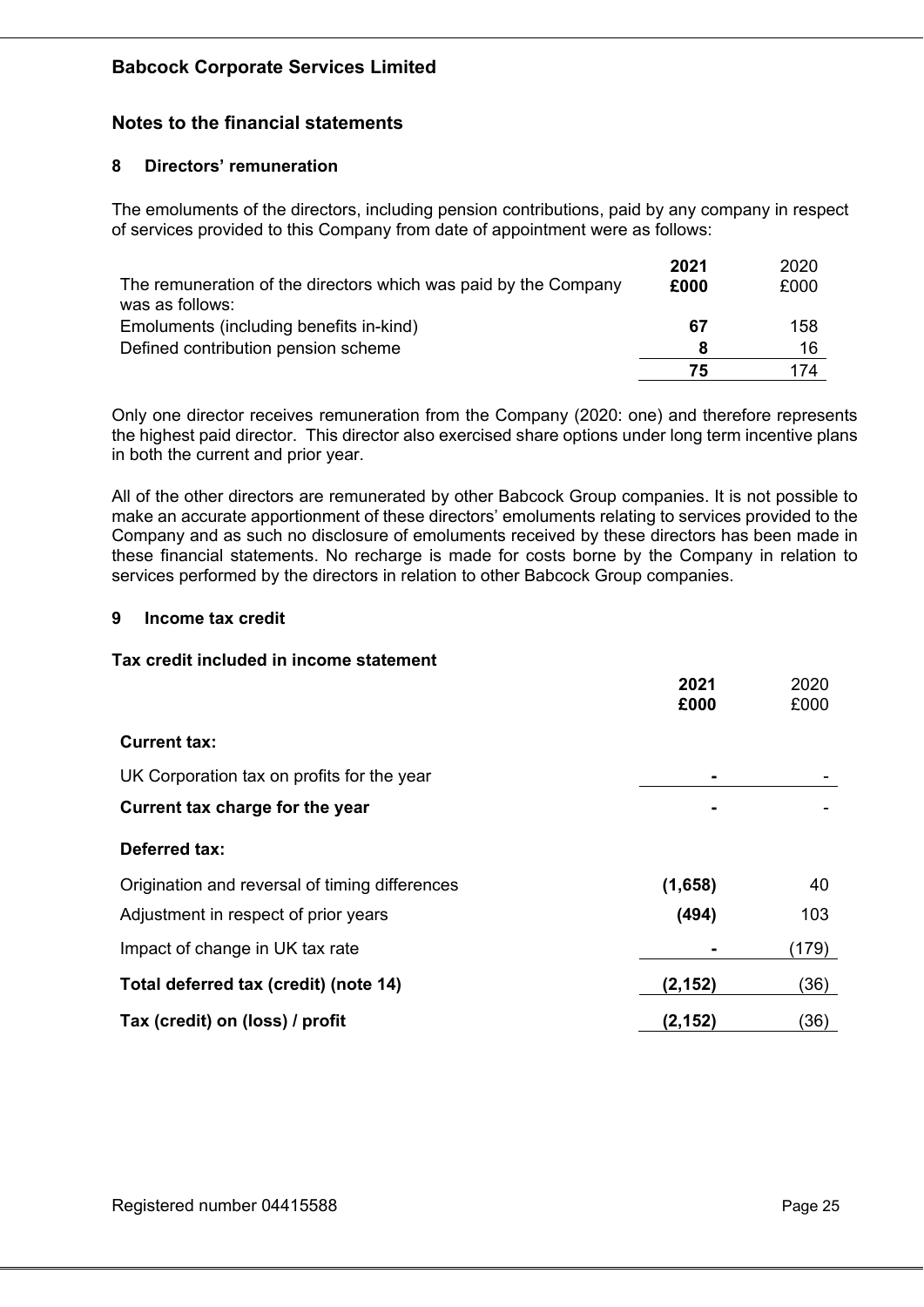# **Notes to the financial statements**

### **9 Income tax credit** *(continued)*

### **Tax credit included in other comprehensive expense**

|                                                                  | 2021<br>£000 | 2020<br>£000 |
|------------------------------------------------------------------|--------------|--------------|
| Current tax                                                      |              |              |
| Deferred tax:                                                    |              |              |
| Impact of actuarial gains on pension liability<br>$\blacksquare$ |              | (244)        |
| Impact of change in tax rates<br>$\blacksquare$                  |              | 16           |
| Tax credit included in other comprehensive expense<br>(note 14)  |              | 228          |

Tax charge for the year is lower (2020: lower) than the standard rate of corporation tax in the UK for the year ended 31 March 2021 of 19% (2020: 19%). The differences are explained below:

|                                                                   | 2021    | 2020  |
|-------------------------------------------------------------------|---------|-------|
|                                                                   | £000    | £000  |
| (Loss) / Profit before taxation                                   | (5,440) | 1,768 |
|                                                                   |         |       |
| (Loss) / Profit multiplied by standard UK corporation tax rate of |         |       |
| 19% (2020: 19%)                                                   | (1,034) | 336   |
| Effects of:                                                       |         |       |
| Expenses not deductible for tax purposes                          | (215)   | 288   |
| Group relief claimed for nil consideration                        | (409)   | (584) |
| Adjustment in respect of prior years                              | (494)   | 103   |
| Impact of change in UK tax rate                                   |         | (179) |
| Total tax (credit) for the year                                   | (2,152) | (36)  |
|                                                                   |         |       |

In the UK 2020 budget, it was announced that the decrease in the UK rate of corporation tax from 19% to 17% was cancelled. On 24 May 2021, the Finance Act 2021 was substantively enacted, increasing the main rate of UK corporation tax from 19% to 25% with effect from 1 April 2023. As the increase of the rate to 25% had not been substantively enacted at the Balance Sheet date, its effects are not included in these Financial Statements.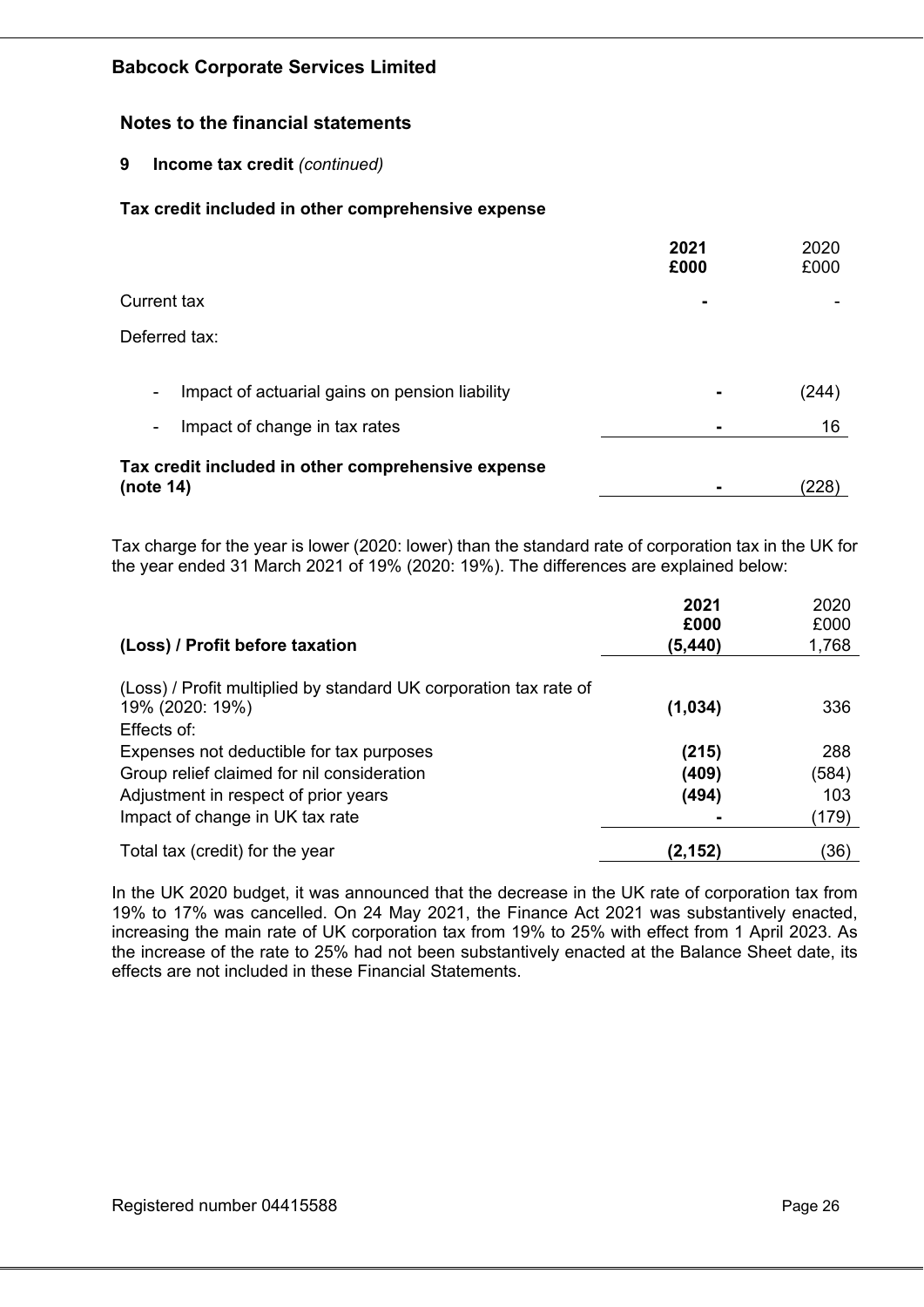### **Notes to the financial statements**

### **10 Intangible assets**

|                                         | <b>Software</b><br>£000 |
|-----------------------------------------|-------------------------|
| Cost                                    |                         |
| At 1 April 2020                         | 108,359                 |
| <b>Additions</b>                        | 12,166                  |
| At 31 March 2021                        | 120,525                 |
| Accumulated amortisation and impairment |                         |
| At 1 April 2020                         | 40,488                  |
| Amortisation for the year               | 8,664                   |
| Impairment                              | 9,962                   |
| At 31 March 2021                        | 59,114                  |
| Net book value                          |                         |
| At 31 March 2021                        | 61,411                  |
| At 31 March 2020                        | 67,871                  |

Computer software includes software licences acquired plus the costs incurred in bringing the software into use and is shown at cost less accumulated amortisation and is amortised over its expected useful lives of between three and ten years. Intangible assets amortisation is recorded in cost of sales in the income statement. During the year there was an impairment of £9,962k relating to ERP system implementation costs.

#### **11 Tangible assets**

|                                 | Fixtures,<br><b>Fittings &amp;</b><br><b>Equipment</b><br>£000 |
|---------------------------------|----------------------------------------------------------------|
| Cost                            |                                                                |
| At 1 April 2020                 | 45,661                                                         |
| <b>Additions</b>                | 6,536                                                          |
| At 31 March 2021                | 52,197                                                         |
| <b>Accumulated depreciation</b> |                                                                |
| At 1 April 2020                 | 34,251                                                         |
| Charge for the year             | 5,718                                                          |
| At 31 March 2021                | 39,969                                                         |
| Net book value                  |                                                                |
| At 31 March 2021                | 12,228                                                         |
| At 31 March 2020                | 11,410                                                         |
|                                 |                                                                |

Registered number 04415588 Page 27 Depreciation is recorded in cost of sales in the income statement.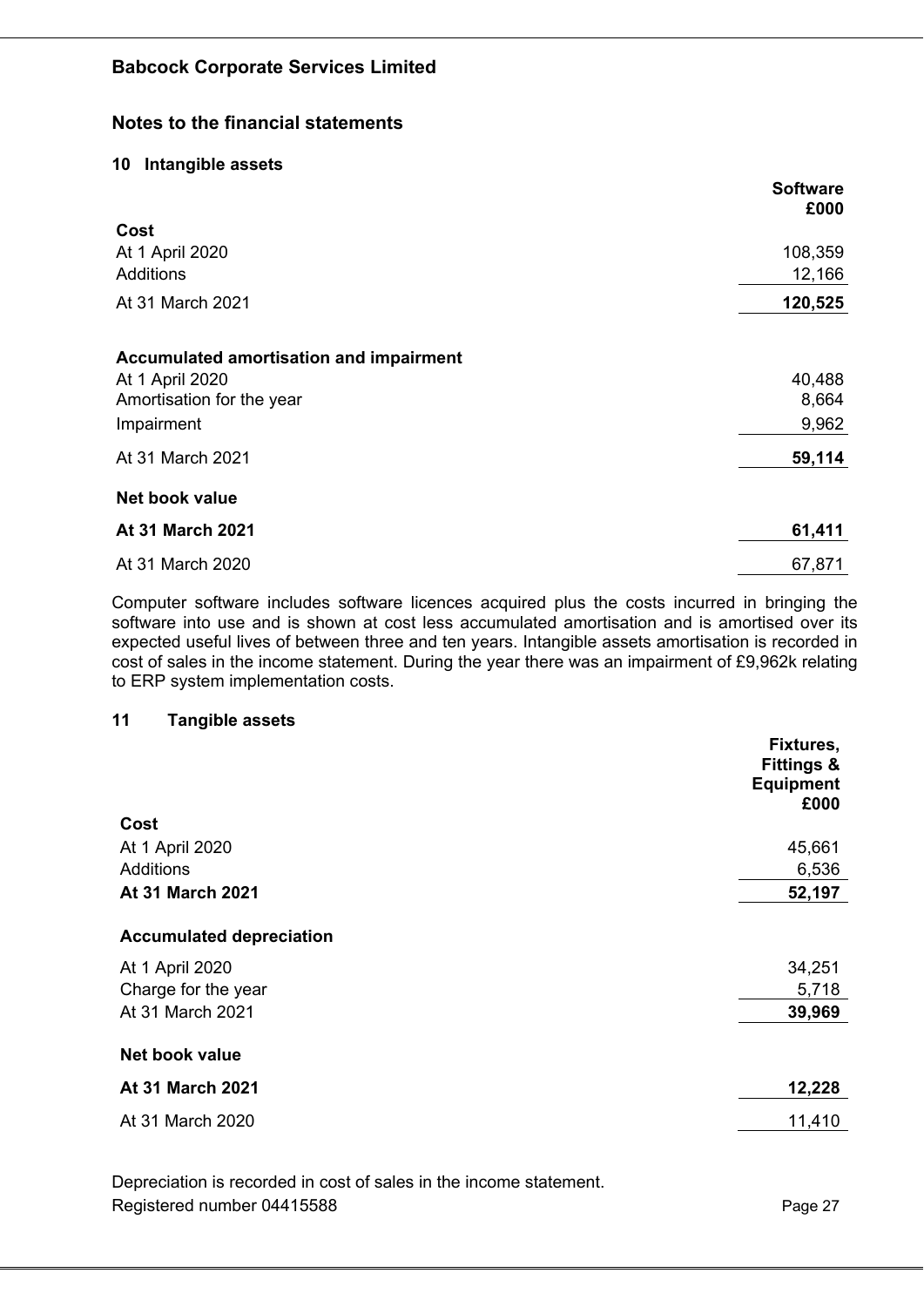## **Notes to the financial statements**

### **12 Right of use assets**

|                                               | <b>Property</b> | <b>Plant and</b><br>equipment | <b>Total</b> |
|-----------------------------------------------|-----------------|-------------------------------|--------------|
|                                               | £'000           | £'000                         | £'000        |
| Cost                                          |                 |                               |              |
| At 1 April 2020                               |                 |                               |              |
| <b>Additions</b>                              | 1,751           | 117                           | 1,868        |
| At 31 March 2021                              | 1,751           | 117                           | 1,868        |
| <b>Accumulated depreciation</b>               |                 |                               |              |
| At 1 April 2020                               |                 |                               |              |
| Charge for the year                           | 292             | 41                            | 333          |
| At 31 March 2021                              | 292             | 41                            | 333          |
| Net book value<br>At 31 March 2021            | 1,459           | 76                            | 1,535        |
| At 31 March 2020                              |                 |                               |              |
| Trade and other receivables<br>13             |                 |                               |              |
|                                               |                 | 2021                          | 2020         |
|                                               |                 | £000                          | £000         |
| Amounts falling due within one year:          |                 |                               |              |
| Trade receivables                             |                 | 151                           | 67           |
| Amounts owed by group undertakings            |                 | 260,325                       | 259,781      |
| Prepayments and accrued income                |                 | 15,809                        | 13,681       |
|                                               |                 | 276,285                       | 273,529      |
| Amounts falling due after more than one year: |                 |                               |              |
| Amounts owed by group undertakings            |                 |                               | 2,485        |

Amounts owed by group undertakings are unsecured.

There are three major loans (2020: three) to group companies:

- A loan of £227,467,000 (2020: £227,467,000) is repayable on demand and bears interest at a rate of one hundred and thirteen basis points.
- A loan totalling £6,500,000 (2020: £9,500,000) is repayable on demand, with no interest charge.
- A loan of £2,485,000 (2020: £2,485,000) is repayable on demand, with no interest charge.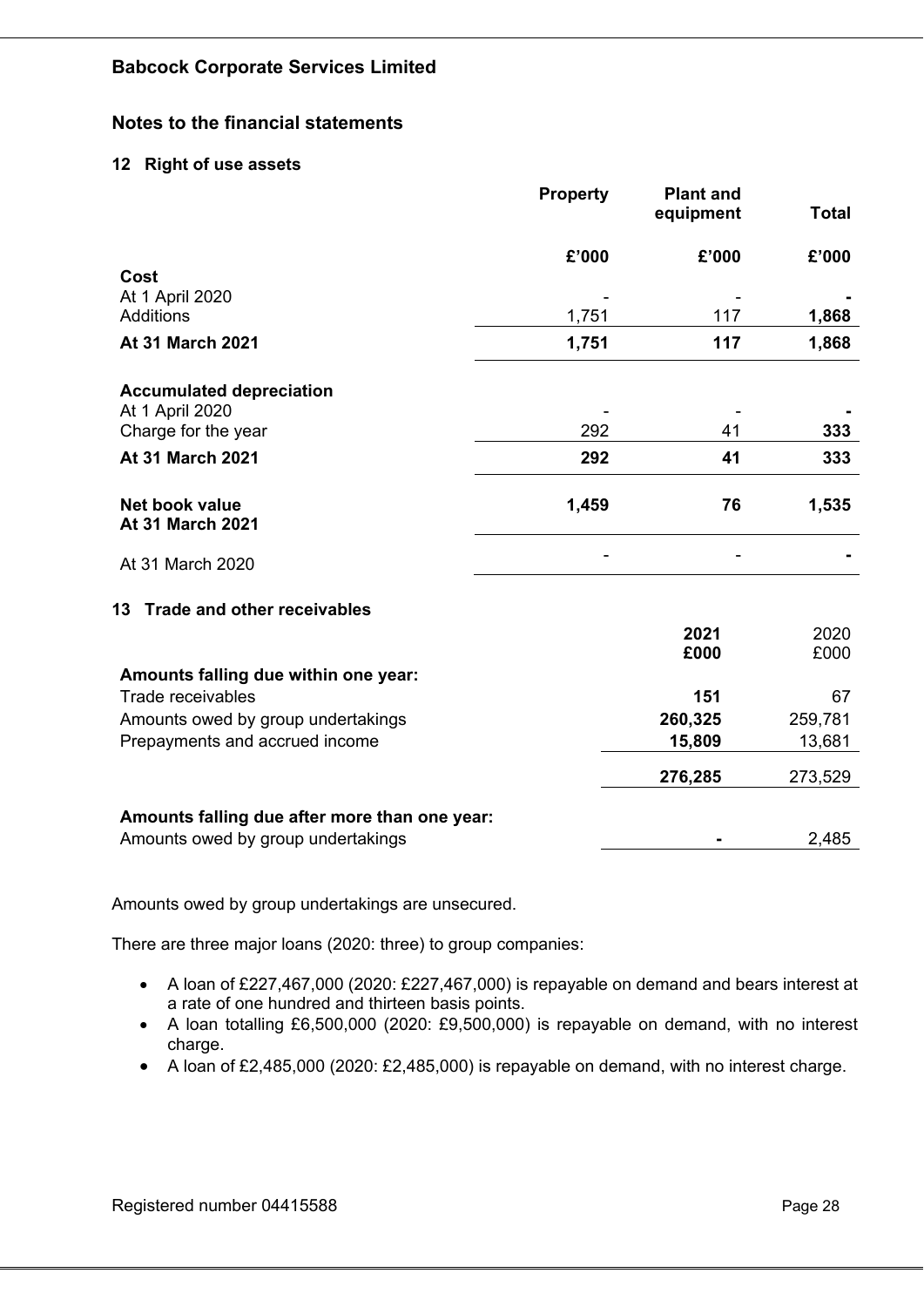# **Notes to the financial statements**

### **13 Trade and other receivables** *(continued)*

Other amounts owed by group undertakings are repayable on demand with no interest charge.

Amounts due from group undertakings are stated after provisions for impairment of £367,000 (2020: £1,498,000). Such provision has been made under the expected credit loss model.

### **14 Deferred tax**

The major components of the deferred tax liabilities and deferred tax assets are recorded as follows:

| Deferred tax assets/ (liabilities)              | <b>Accelerated</b><br>capital<br>allowances<br>£000 | <b>Pension</b><br>£000 | <b>Other</b><br>£000 | <b>Total</b><br>£000 |
|-------------------------------------------------|-----------------------------------------------------|------------------------|----------------------|----------------------|
| At 1 April 2019                                 | 1,620                                               | (133)                  |                      | 1,487                |
| Credited / (Charged) to the income<br>statement | 131                                                 | (95)                   |                      | 36                   |
| Credited to other comprehensive<br>income       | ۰                                                   | 228                    |                      | 228                  |
| At 31 Mar 2020                                  | 1,751                                               |                        | $\blacksquare$       | 1,751                |
| Credited / (charged) to the income<br>statement | 2,152                                               |                        |                      | 2,152                |
| Credited to other comprehensive<br>income       |                                                     |                        |                      |                      |
| At 31 March 2021                                | 3,903                                               |                        |                      | 3,903                |
| 15 Trade and other payables                     |                                                     |                        |                      |                      |
|                                                 |                                                     |                        | 2021<br>£000         | 2020<br>£000         |
| Amounts falling due within one year:            |                                                     |                        |                      |                      |
| <b>Bank overdraft</b>                           |                                                     |                        | 216                  | 509                  |
| <b>Trade creditors</b>                          |                                                     |                        | 10,862               | 14,516               |
| Amounts owed to parent and group undertakings   |                                                     |                        | 138,146              | 129,327              |
| Taxation and social security                    |                                                     |                        | 665                  | 602                  |
| UK corporation tax payable                      |                                                     |                        | 232                  | 232                  |
| Other payables                                  |                                                     |                        | 2,157                | 876                  |
| Accruals and deferred income                    |                                                     |                        | 4,353                | 9,868                |
|                                                 |                                                     |                        | 156,631              | 155,930              |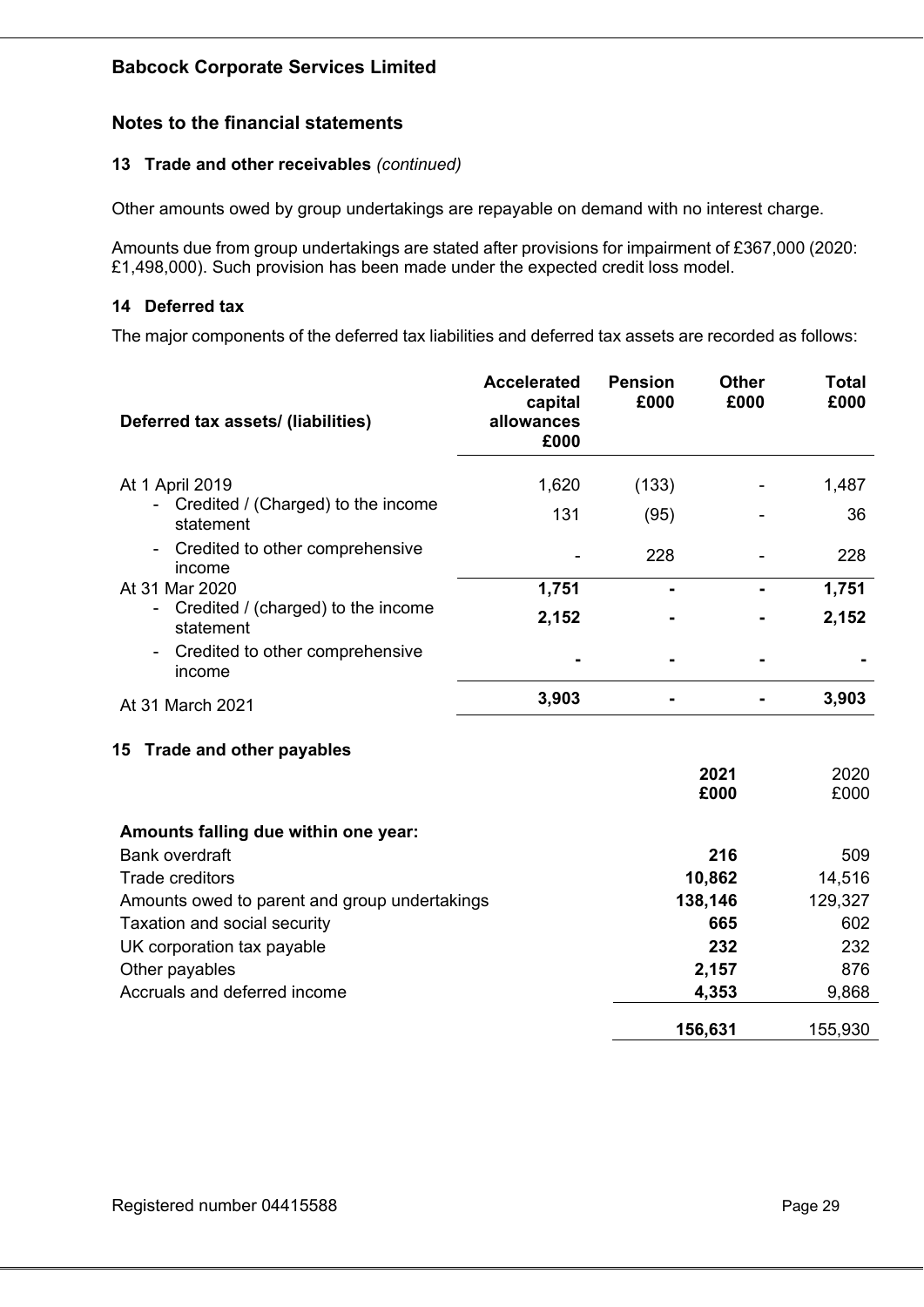## **Notes to the financial statements**

#### **15 Trade and other payables** *(continued)*

With the exception of one group loan, amounts owed to parent and group undertakings are unsecured, interest free, and repayable on demand. Within the group loans is one loan (2020: one) of £15m (2020: £15m) which accrues interest at 6 month Libor plus 400 basis points, payable every six months. The loan is repayable on demand.

The Company has access to the Babcock International Group PLC overdraft facility. The Company along with fellow group undertakings has provided cross-guarantees in relation to this facility (note 19(a)).

### **16 Lease liabilities**

The entity leases floor space at its datacentre sites under a non-cancellable operating lease agreement. The entity also leases plant and machinery under non-cancellable operating leases.

Discounted future minimum lease payments are as follows:

|                                                     | 2021           | 2020  |
|-----------------------------------------------------|----------------|-------|
|                                                     | £'000          | £'000 |
| Within one year                                     | 324            |       |
| In more than one year, but not more than five years | 1,238          |       |
| After five years                                    | $\blacksquare$ |       |
| Carrying value of liability                         | 1,562          |       |
|                                                     |                |       |

The weighted average incremental borrowing rate applied to the lease liabilities at the date of transition was 4.64%.

### **17 Provisions for liabilities**

|                                                                                                                 | <b>Dilapidations</b><br>provision<br>£000 |
|-----------------------------------------------------------------------------------------------------------------|-------------------------------------------|
| At 1 April 2019                                                                                                 | 126                                       |
| Utilised in year                                                                                                |                                           |
| At 31 March 2020<br>Charged to the income statement<br>Released to the income statement<br>Utilised in the year | 126                                       |
| <b>At 31 March 2021</b>                                                                                         | 126                                       |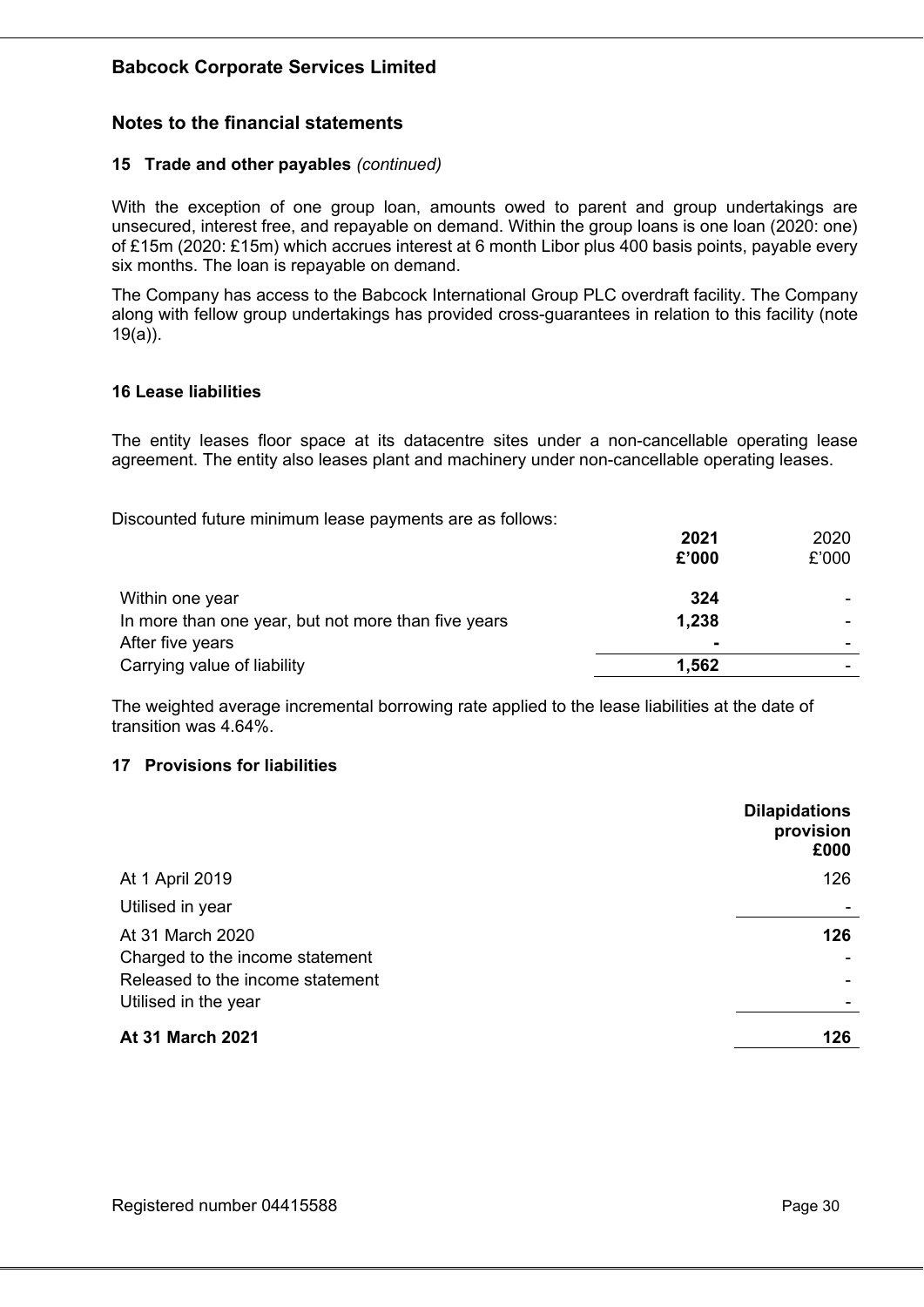## **Notes to the financial statements**

### **17 Provisions for liabilities** *(continued)*

#### *Dilapidations provisions*

Dilapidations provisions relate to commitments in respect of property rented from group undertakings. These are based on the assessment of future costs and are assessed with reference to past experience. Dilapidations provisions have not been discounted. The provisions are expected to be fully utilised during the year ending 31 March 2022.

### **18 Called Up Share capital**

|                                                            | 2021<br>£000 | 2020<br>£000 |
|------------------------------------------------------------|--------------|--------------|
| Allotted and fully paid                                    |              |              |
| 181,369,347 ordinary shares of £1 each (2020: 181,369,347) | 181,369      | 181,369      |

#### **19 Guarantees and financial commitments**

#### a) Contingent liabilities

The Company has guaranteed or has joint and several liability for bank facilities with nil utilization at 31 March 2021 (2020:nil) provided to certain Group companies.

b) Capital Commitments

At 31 March 2021 the Company had capital commitments of £nil (2020: £nil).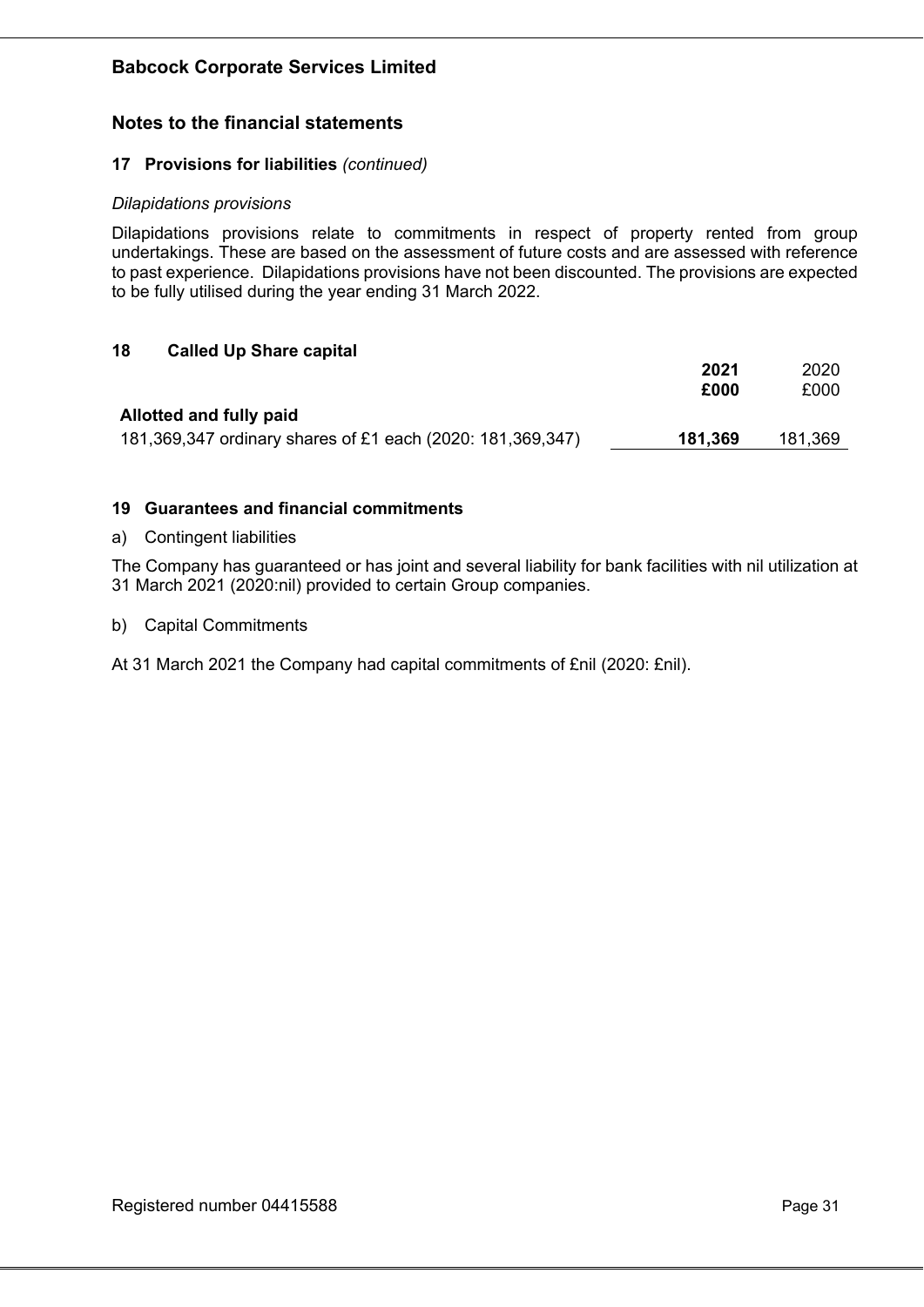## **Notes to the financial statements**

### **20 Related party disclosures**

The Company has taken advantage of the exemptions within FRS 101 not to disclose transactions and balances with Babcock International Group PLC and its wholly owned subsidiaries, on the grounds that the Company itself is a wholly owned subsidiary of Babcock International Group PLC, for which the consolidated financial statements are publicly available.

In the prior and current year the Company entered into transactions in the ordinary course of business with Ascent Flight Training (Management) Limited in which Babcock International Group PLC hold a 50% shareholding.

Transactions entered into and trading balances outstanding at 31 March 2021 are as follows:

| <b>Related party</b><br><b>Ascent Flight Training (Management)</b> | <b>Sales to</b><br>related<br>party<br>£000 | <b>Purchases</b><br>from<br>related<br>party<br>£000 | Amounts<br>owed by<br>related<br>party<br>£000 | <b>Amounts</b><br>owed to<br>related<br>party<br>£000 |
|--------------------------------------------------------------------|---------------------------------------------|------------------------------------------------------|------------------------------------------------|-------------------------------------------------------|
| Limited                                                            | 23                                          |                                                      | 6                                              |                                                       |

Transactions entered into and trading balances outstanding at 31 March 2020 are as follows:

| <b>Related party</b><br><b>Ascent Flight Training (Management)</b> | Sales to<br>related<br>party<br>£000 | <b>Purchases</b><br>from<br>related<br>party<br>£000 | <b>Amounts</b><br>owed by<br>related<br>party<br>£000 | <b>Amounts</b><br>owed to<br>related<br>party<br>£000 |
|--------------------------------------------------------------------|--------------------------------------|------------------------------------------------------|-------------------------------------------------------|-------------------------------------------------------|
| Limited                                                            | 22                                   |                                                      | 6                                                     |                                                       |

All dealings with related parties noted above arise in the normal course of business and are subject to normal terms and conditions.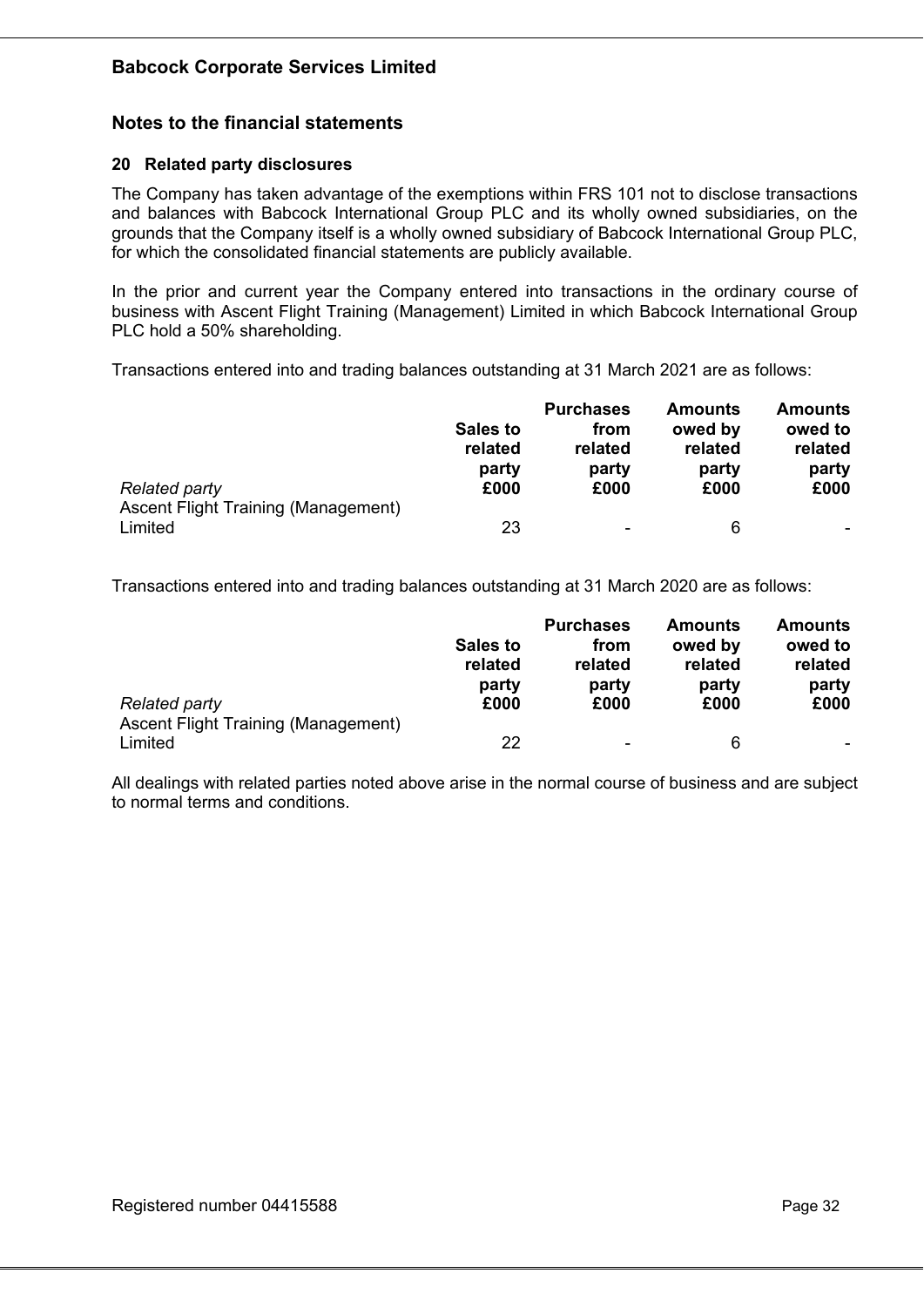# **Notes to the financial statements**

## **21 Pension**

The Company accounts for pension costs in accordance with IAS 19. The Company contributes to a defined contribution scheme in the UK in respect of a number of its employees as a member of the Babcock International Group Pension Scheme at a cost of £2,304,000 (2020: £2,068,000). The Company is also a contributing employer to a defined benefit scheme, the "Babcock International Group Pension Scheme (the 'BIG Pension Scheme'). The Company is severally liable, along with the other participating employers, for the assets and liabilities of the scheme. The allocation of the assets and liabilities of the scheme which have been recognised in these financial statements are detailed in this note.

The nature of the scheme is that the employees contribute to the scheme with the employers paying the balance of the cost required. The contributions required and the assessment of the assets and the liabilities that have accrued to members and any deficit recovery payments required are agreed by the participating employer companies with the trustees who are advised by an independent, qualified actuary.

The key risks relate primarily to longevity, the expected inflation rate in the future which impacts on pension increases and indirectly salary increases and the discount rate used to value the liabilities. The schemes have mitigated some of these risks by taking out longevity swaps in respect of pensioners and their spouses, through a common investment committee have significantly hedged the interest rate and inflation risk through derivative instruments; introduced benefit changes impacting future service benefits which included capping of pensionable salaries, capping pension increases, increasing normal retirement age in line with state pension ages; and increasing the level of member contributions.

The scheme is funded by payments to legally separate trustee-administered funds. The trustees of the scheme are required by law to act in the best interests of the scheme's members. In addition to determining future contribution requirements (with the agreement of the participating employers), the trustees are responsible for setting the schemes' investment strategy (subject to consultation). The scheme has an independent trustee and member nominated trustees. The scheme is subject to regulation under the funding regime set out in Part III of the Pensions Act 2004.

In the last financial year, the Babcock International Group Pension scheme was closed to future accrual for some employees. These members moved from active, to active deferred members of the scheme, retaining a final salary link.

### **BIG Pension Scheme**

The Company's share of the BIG pension scheme is allocated based on the percentage of active members of the scheme that it employs.

The IAS 19 valuation has been updated at 31 March 2021 by an independent qualified actuary using revised assumptions that are consistent with the requirements of IAS 19. The date of the last full actuarial valuation was 31 March 2019. The major assumptions used for the IAS 19 valuation were: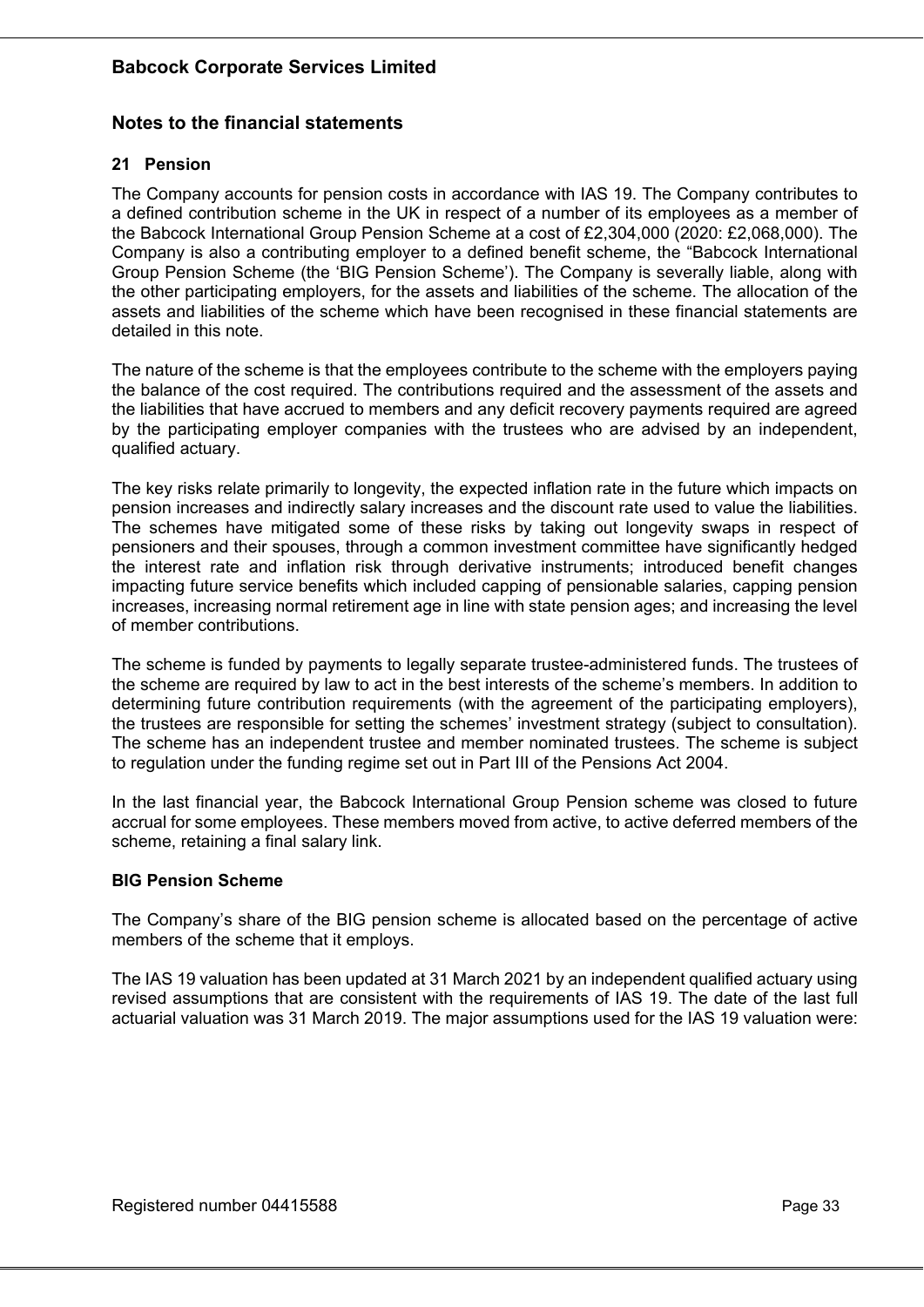# **Notes to the financial statements**

**21 Pension** *(continued)*

|                                     | 2021<br>$\frac{0}{0}$ | 2020<br>$\%$ |
|-------------------------------------|-----------------------|--------------|
| <b>Major assumptions</b>            |                       |              |
| Rate of increase in salaries        | 2.9                   | 2.0          |
| Rate of increase in pension payment | 3.1                   | 2.6          |
| Discount rate                       | 2.0                   | 2.4          |
| Inflation                           | 2.7                   | 1.8          |

The expected total employer contributions to be made by participating employers to the scheme in 2020/21 are £33.5m. The future service rate is 51.1%. This level of funding is expected to continue until the next actuarial valuation, with valuations carried out every 3 years. Included in employer contributions of £33.5m is £22.9m of deficit recovery payments.

The mortality assumptions used were:

|                                           | 2021<br>Years | 2020<br>Years |
|-------------------------------------------|---------------|---------------|
|                                           |               |               |
| Life expectancy from age 65 (male age 65) | 22.1          | 221           |
| Life expectancy from age 65 (male age 45) | 22.7          | 22.7          |

The changes to the Babcock International Group PLC balance sheet at 31 March 2021 and the changes to the Babcock International Group PLC income statement for the year to 31 March 2021, if the assumptions were sensitised by the amounts below, would be:

|                                                | <b>Defined</b><br>benefit<br>obligations<br>2021<br>£000 | <b>Income</b><br>statement<br>2021<br>£000 |
|------------------------------------------------|----------------------------------------------------------|--------------------------------------------|
| Initial assumptions                            | 1,421,689                                                | 8,841                                      |
| Discount rate assumptions increased by 0.5%    | (96,533)                                                 | (3,265)                                    |
| Discount rate assumptions decreased by 0.5%    | 96,533                                                   | 2,289                                      |
| Inflation rate assumptions increased by 0.5%   | 57,721                                                   | 1,819                                      |
| Inflation rate assumptions decreased by 0.5%   | (52,887)                                                 | (1,648)                                    |
| Total life expectancy increased by half a year | 32,841                                                   | 762                                        |
| Total life expectancy decreased by half a year | (32, 841)                                                | (762)                                      |
| Salary increase assumptions increased by 0.5%  | 7,677                                                    | 455                                        |
| Salary increase assumptions decreased by 0.5%  | (7,677)                                                  | (455)                                      |

The weighted average duration of cashflows (years) was 15.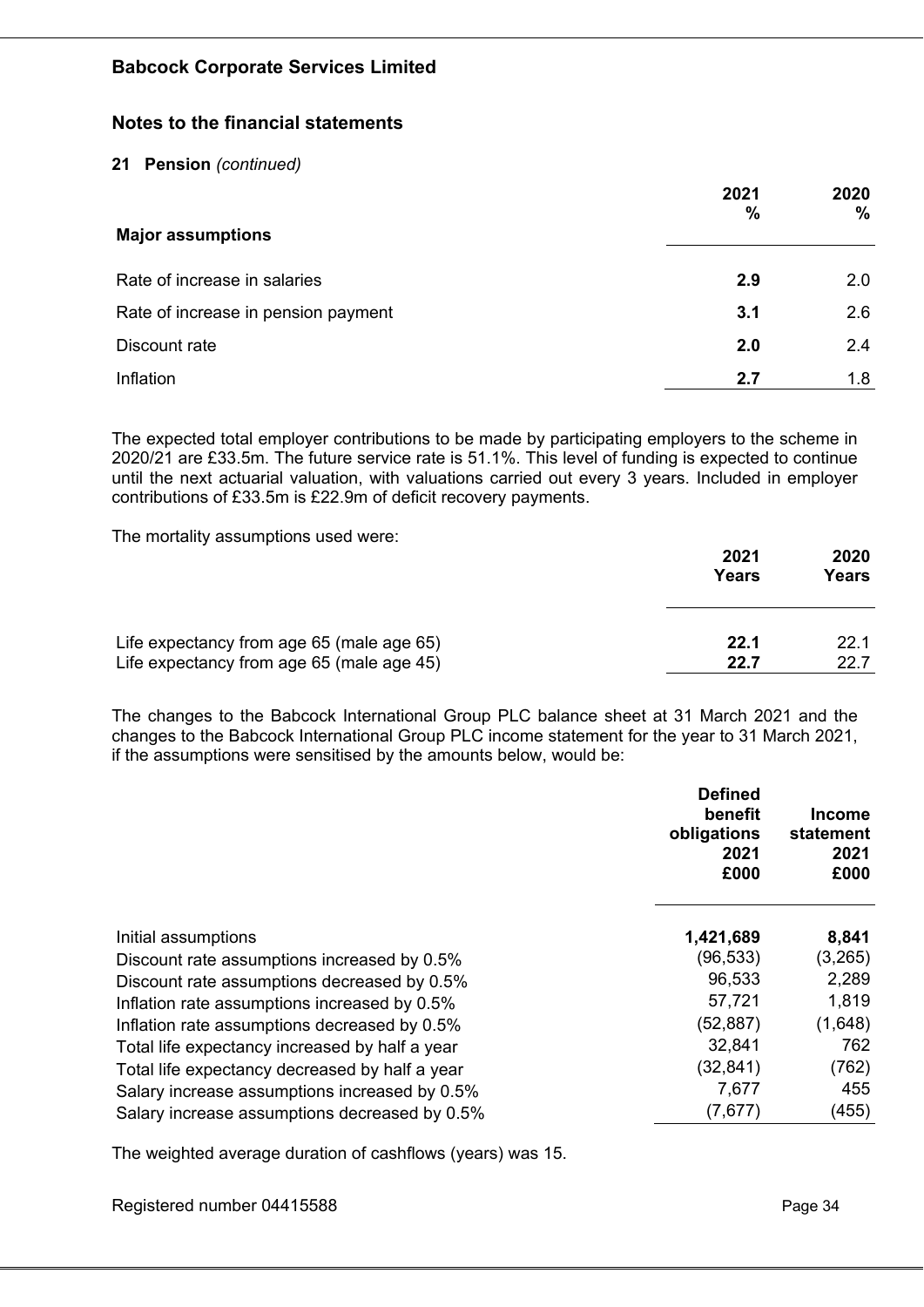# **Notes to the financial statements**

### **21 Pension** *(continued)*

The fair value of the assets, the present value of the liabilities and the expected rates of return of the scheme at the balance sheet date of 31 March 2021 were:

| Fair value of plan of assets                 | 2021<br>£'000 | 2020<br>£'000 |
|----------------------------------------------|---------------|---------------|
| Equities                                     | (79)          | 17,851        |
| Property                                     | 138,681       | 136,091       |
| Absolute return and multi strategy funds     | 77,583        | 87,564        |
| <b>Bonds</b>                                 | 724,997       | 588,848       |
| Matching assets                              | 551,788       | 622,665       |
| Scheme assets                                | 1,492,970     | 1,453,019     |
| Active position on longevity swaps           | (53, 800)     | (65, 642)     |
| Total assets                                 | 1,439,170     | 1,387,377     |
| Present market value of liabilities - funded | (1,421,689)   | (1, 276, 793) |
| Net pension surplus                          | 17,481        | 110,584       |

The Babcock Corporate Services Limited net pension asset of £nil (2020: £nil) represents 0% (2020: 0%) of the Babcock Group International PLC net pension surplus.

The scheme does not invest directly in assets or shares of Babcock International Group PLC.

The longevity swaps have been valued, in 2021, in line with assumptions that are consistent with the requirements of IFRS 13.

| Analysis of amount charged to the income<br>statement in Babcock International Group PLC | 2021<br>£000 | 2020<br>£000 |
|------------------------------------------------------------------------------------------|--------------|--------------|
| Current service cost                                                                     | 5,741        | 6,693        |
| Incurred expenses                                                                        | 2,596        | 1,970        |
| Past service cost                                                                        | 999          |              |
| Settlement                                                                               |              |              |
| Total included within operating profit                                                   | 9,336        | 8,663        |
| Net interest income                                                                      | (2,843)      | (1,300)      |
| Total charged to the income statement                                                    | 6,493        | 7.363        |

The amounts charged to the income statement in these financial statements, based on the Company's allocation of the total Babcock International Group PLC charge, included £nil for service cost (2020: £nil), and net interest income of £nil (2020: net income £nil).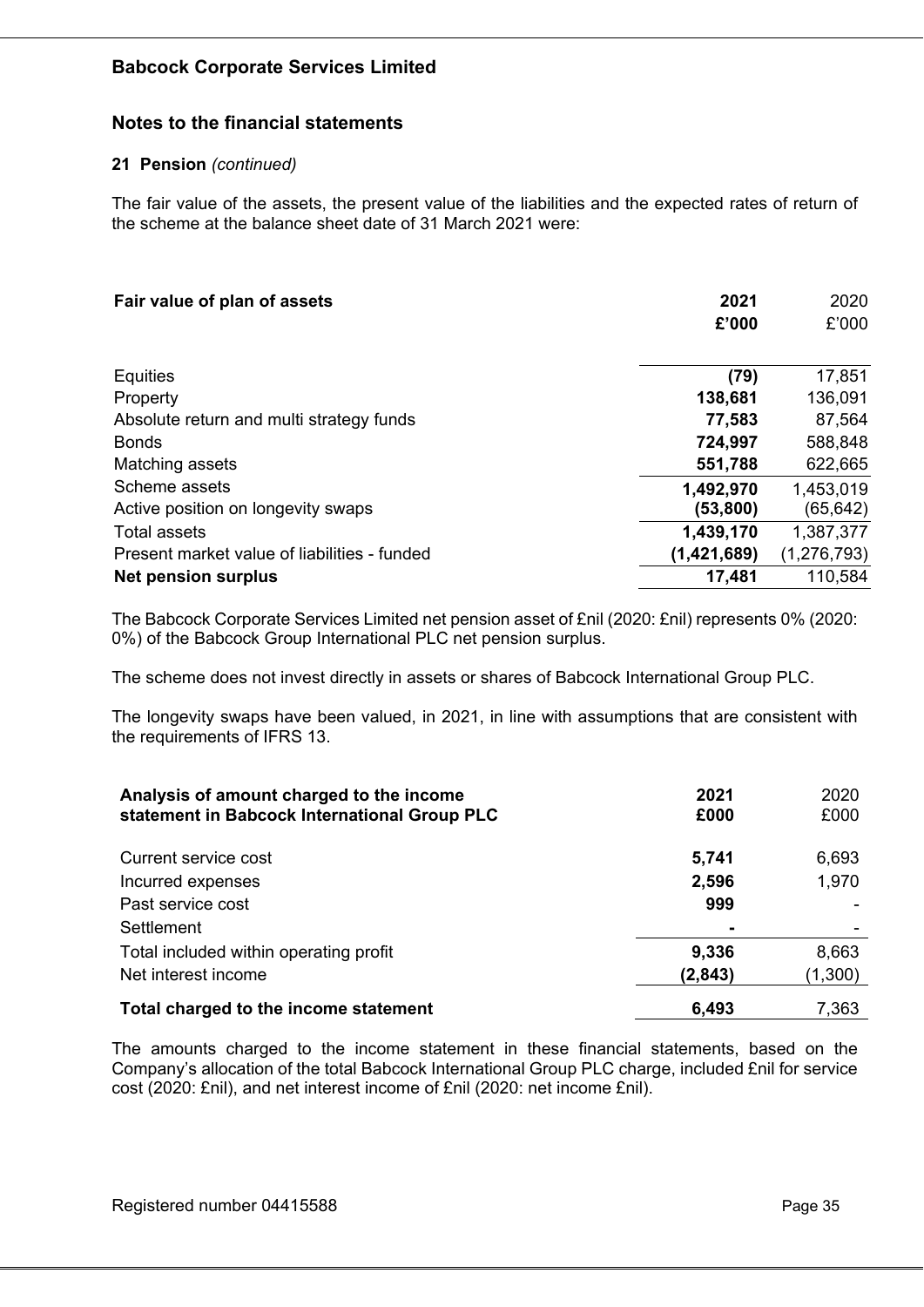# **Notes to the financial statements**

**21 Pension** *(continued)*

| Analysis of amount included in Babcock<br><b>International Group PLC statement of</b><br>comprehensive income ("SOCI") | 2021<br>£000         | 2020<br>£000      |
|------------------------------------------------------------------------------------------------------------------------|----------------------|-------------------|
| Actuarial (loss) / gain recognised in the SOCI<br>Experience (losses)                                                  | (117,988)<br>(9,021) | 56,807<br>(6,371) |
| Other gains / (losses)                                                                                                 | 13,418               | (4,088)           |
|                                                                                                                        | (113, 591)           | 46,348            |

The actuarial loss recognised in the SOCI in these financial statements, based on the Company's allocation of the total Babcock International Group PLC movement, was £nil (2020: loss £1,286,000).

| Reconciliation of present value of total assets in<br><b>Babcock International Group PLC</b> |           |           |
|----------------------------------------------------------------------------------------------|-----------|-----------|
|                                                                                              | 2021      | 2020      |
|                                                                                              | £000      | £000      |
| At the beginning of the year                                                                 | 1,387,377 | 1,408,864 |
| Interest income                                                                              | 32,668    | 32,903    |
| <b>Employee contributions</b>                                                                | 99        | 140       |
| <b>Employer contributions</b>                                                                | 26,981    | 21,874    |
| Benefits paid                                                                                | (80, 924) | (80, 602) |
| Settlement                                                                                   |           |           |
| Actuarial gain                                                                               | 72,969    | 4,198     |
| At the end of the year                                                                       | 1,439,170 | 1,387,377 |
| Reconciliation of present value of scheme liabilities                                        |           |           |
|                                                                                              | 2021      | 2020      |
|                                                                                              | £000      | £000      |
| At beginning of the year                                                                     | 1,276,793 | 1,359,140 |
| Service cost                                                                                 | 5,741     | 6,693     |
| Incurred expenses                                                                            | 2,596     | 1,970     |
| Interest on liabilities                                                                      | 29,825    | 31,602    |
| <b>Employee contributions</b>                                                                | 99        | 140       |
| Actuarial loss-demographics                                                                  | 11,371    | 6,350     |
| Actuarial loss / (gain) - financial                                                          | 166,168   | (54, 871) |
| <b>Experience losses</b>                                                                     | 9,021     | 6,371     |
| <b>Benefits paid</b>                                                                         | (80, 924) | (80, 602) |
| Past service cost                                                                            | 999       |           |
| Settlement                                                                                   |           |           |
| At the end of the year                                                                       | 1,421,689 | 1,276,793 |
|                                                                                              |           |           |